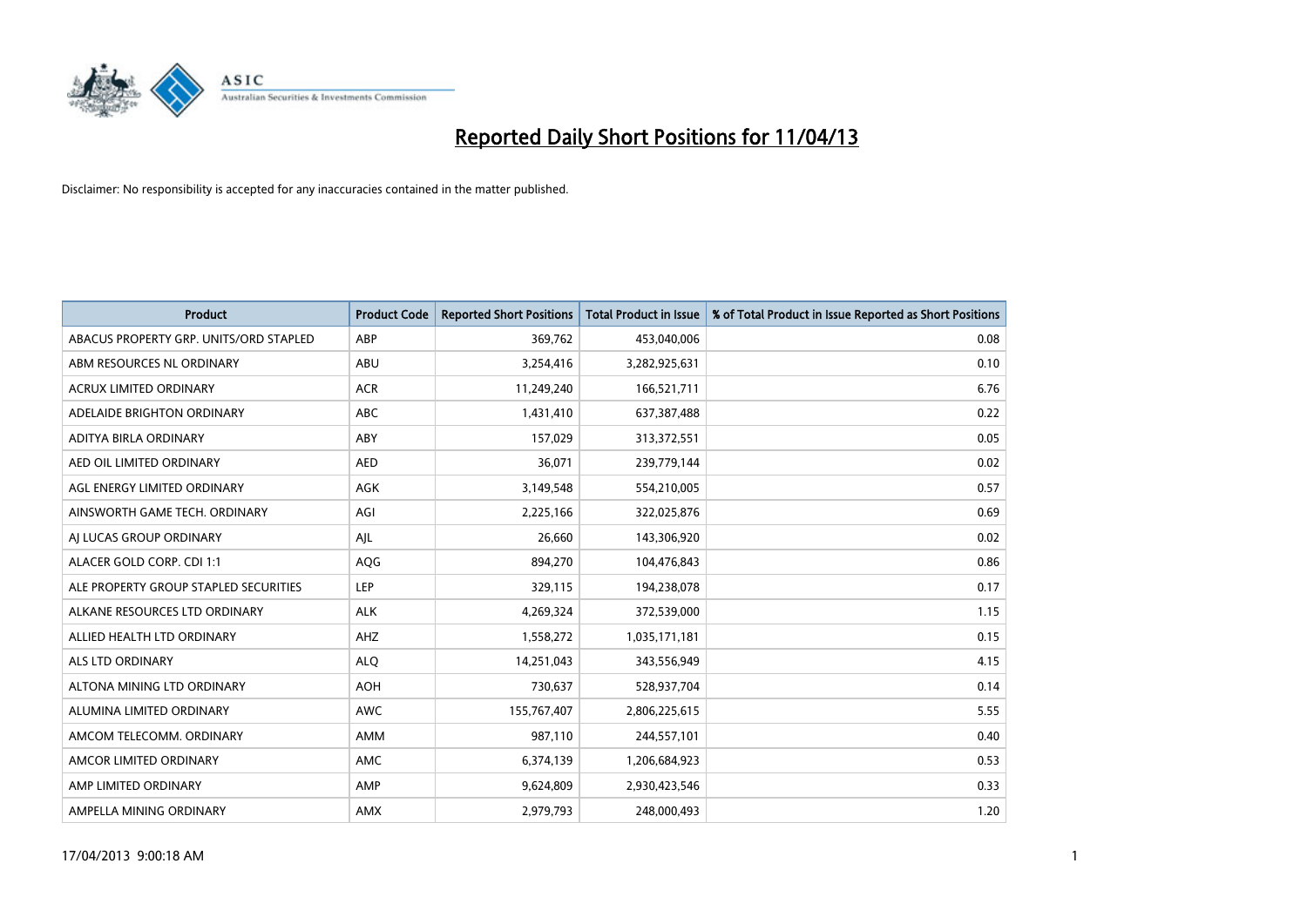

| Product                                   | <b>Product Code</b> | <b>Reported Short Positions</b> | <b>Total Product in Issue</b> | % of Total Product in Issue Reported as Short Positions |
|-------------------------------------------|---------------------|---------------------------------|-------------------------------|---------------------------------------------------------|
| ANGLOGOLD ASHANTI CDI 5:1                 | AGG                 | 1                               | 89,207,765                    | 0.00                                                    |
| ANSELL LIMITED ORDINARY                   | <b>ANN</b>          | 9,412,945                       | 130,818,006                   | 7.20                                                    |
| ANTARES ENERGY LTD ORDINARY               | <b>AZZ</b>          | 486,406                         | 257,000,000                   | 0.19                                                    |
| ANZ BANKING GRP LTD ORDINARY              | ANZ                 | 2,602,135                       | 2,743,728,688                 | 0.09                                                    |
| APA GROUP STAPLED SECURITIES              | APA                 | 8,373,577                       | 835,750,807                   | 1.00                                                    |
| APN NEWS & MEDIA ORDINARY                 | <b>APN</b>          | 16,067,163                      | 661,526,586                   | 2.43                                                    |
| AQUARIUS PLATINUM. ORDINARY               | <b>AOP</b>          | 10,827,638                      | 486,851,336                   | 2.22                                                    |
| AQUILA RESOURCES ORDINARY                 | <b>AQA</b>          | 11,543,780                      | 411,804,442                   | 2.80                                                    |
| ARAFURA RESOURCE LTD ORDINARY             | ARU                 | 381,677                         | 441,270,644                   | 0.09                                                    |
| ARB CORPORATION ORDINARY                  | <b>ARP</b>          | 209,768                         | 72,481,302                    | 0.29                                                    |
| ARDENT LEISURE GROUP STAPLED SECURITIES   | AAD                 | 3,570,060                       | 397,803,987                   | 0.90                                                    |
| ARISTOCRAT LEISURE ORDINARY               | ALL                 | 7,980,469                       | 551,418,047                   | 1.45                                                    |
| ARRIUM LTD ORDINARY                       | ARI                 | 6,511,464                       | 1,351,527,328                 | 0.48                                                    |
| ASCIANO LIMITED ORDINARY                  | <b>AIO</b>          | 7,470,938                       | 975,385,664                   | 0.77                                                    |
| ASG GROUP LIMITED ORDINARY                | <b>ASZ</b>          | 1,510,607                       | 206,720,839                   | 0.73                                                    |
| ASPEN GROUP ORD/UNITS STAPLED             | <b>APZ</b>          | 55,327                          | 1,192,665,422                 | 0.00                                                    |
| ASPIRE MINING LTD ORDINARY                | AKM                 | 40,949                          | 655,594,556                   | 0.01                                                    |
| ASTRO JAP PROP GROUP STAPLED US PROHIBIT. | AJA                 | 80,094                          | 67,211,752                    | 0.12                                                    |
| ASX LIMITED ORDINARY                      | ASX                 | 2,520,175                       | 175,136,729                   | 1.44                                                    |
| ATLAS IRON LIMITED ORDINARY               | <b>AGO</b>          | 33,989,678                      | 909,718,409                   | 3.74                                                    |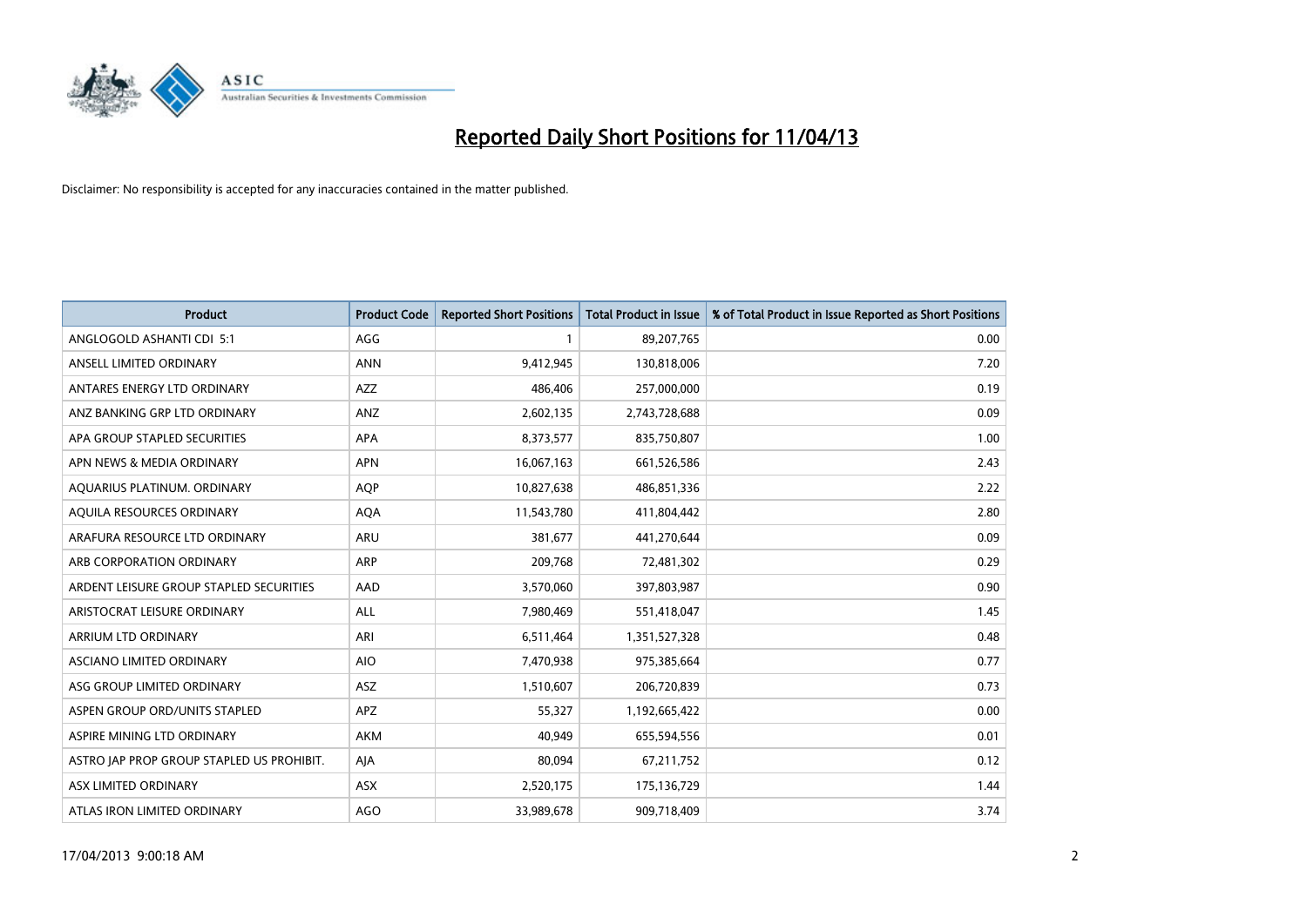

| <b>Product</b>                       | <b>Product Code</b> | <b>Reported Short Positions</b> | <b>Total Product in Issue</b> | % of Total Product in Issue Reported as Short Positions |
|--------------------------------------|---------------------|---------------------------------|-------------------------------|---------------------------------------------------------|
| ATRUM COAL NL ORDINARY               | <b>ATU</b>          | 19,470                          | 58,287,500                    | 0.03                                                    |
| AURIZON HOLDINGS LTD ORDINARY        | AZJ                 | 8,100,850                       | 2,137,284,503                 | 0.38                                                    |
| AURORA OIL & GAS ORDINARY            | AUT                 | 5,059,535                       | 447,885,778                   | 1.13                                                    |
| AUSDRILL LIMITED ORDINARY            | ASL                 | 4,813,999                       | 309,585,297                   | 1.55                                                    |
| AUSENCO LIMITED ORDINARY             | <b>AAX</b>          | 374,711                         | 123,527,574                   | 0.30                                                    |
| <b>AUSTAL LIMITED ORDINARY</b>       | ASB                 | 787,822                         | 346,007,639                   | 0.23                                                    |
| AUSTIN ENGINEERING ORDINARY          | ANG                 | 442,198                         | 73,164,403                    | 0.60                                                    |
| AUSTRALAND PROPERTY STAPLED SECURITY | <b>ALZ</b>          | 284,781                         | 578,324,670                   | 0.05                                                    |
| AUSTRALIAN AGRICULT, ORDINARY        | AAC                 | 1,466,107                       | 312,905,085                   | 0.47                                                    |
| AUSTRALIAN FOUNDAT, ORDINARY         | AFI                 | 130                             | 1,037,326,459                 | 0.00                                                    |
| AUSTRALIAN INFRASTR, UNITS/ORDINARY  | <b>AIX</b>          | 3,375,906                       | 620,733,944                   | 0.54                                                    |
| AUSTRALIAN PHARM, ORDINARY           | API                 | 229,809                         | 488,115,883                   | 0.05                                                    |
| AUTOMOTIVE HOLDINGS ORDINARY         | AHE                 | 452,785                         | 260,579,682                   | 0.17                                                    |
| AVIENNINGS LIMITED ORDINARY          | AVI                 | 67,781                          | 274,588,694                   | 0.02                                                    |
| AWE LIMITED ORDINARY                 | <b>AWE</b>          | 4,643,486                       | 522,116,985                   | 0.89                                                    |
| AZIMUTH RES LTD ORDINARY             | AZH                 | 862,318                         | 430,626,680                   | 0.20                                                    |
| <b>BANDANNA ENERGY ORDINARY</b>      | <b>BND</b>          | 23,923,459                      | 528,481,199                   | 4.53                                                    |
| BANK OF QUEENSLAND. ORDINARY         | <b>BOQ</b>          | 4,637,428                       | 312,878,919                   | 1.48                                                    |
| <b>BASE RES LIMITED ORDINARY</b>     | <b>BSE</b>          | 520,945                         | 561,840,029                   | 0.09                                                    |
| BATHURST RESOURCES ORDINARY          | <b>BTU</b>          | 33,418,746                      | 697,247,997                   | 4.79                                                    |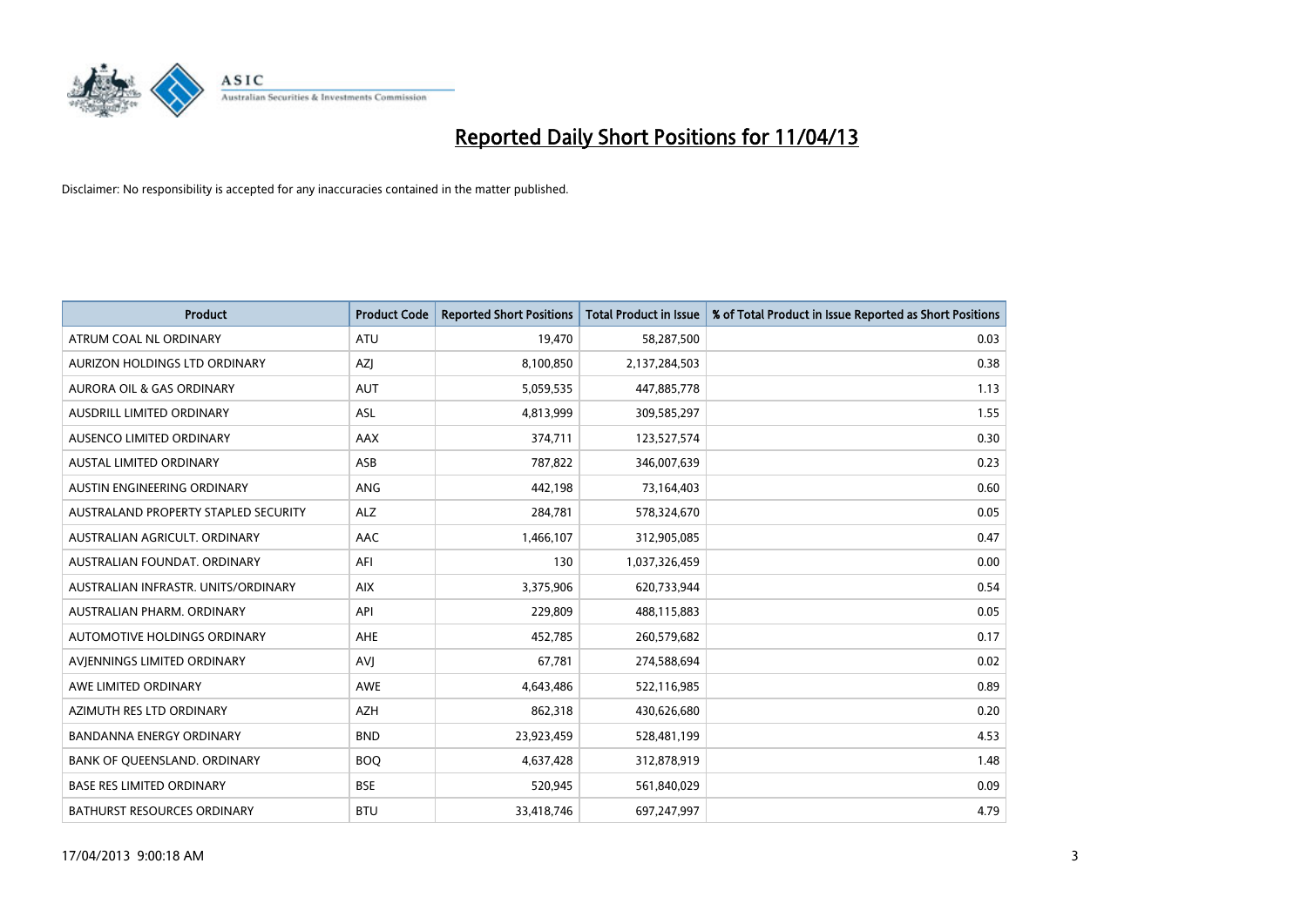

| <b>Product</b>                                | <b>Product Code</b> | <b>Reported Short Positions</b> | <b>Total Product in Issue</b> | % of Total Product in Issue Reported as Short Positions |
|-----------------------------------------------|---------------------|---------------------------------|-------------------------------|---------------------------------------------------------|
| <b>BC IRON LIMITED ORDINARY</b>               | <b>BCI</b>          | 164,110                         | 123,104,384                   | 0.13                                                    |
| BEACH ENERGY LIMITED ORDINARY                 | <b>BPT</b>          | 13,599,840                      | 1,267,805,688                 | 1.07                                                    |
| BEADELL RESOURCE LTD ORDINARY                 | <b>BDR</b>          | 18,010,623                      | 769,677,280                   | 2.34                                                    |
| BENDIGO AND ADELAIDE ORDINARY                 | <b>BEN</b>          | 13,462,486                      | 407,153,612                   | 3.31                                                    |
| BERKELEY RESOURCES ORDINARY                   | <b>BKY</b>          | 141,193                         | 179,393,273                   | 0.08                                                    |
| <b>BHP BILLITON LIMITED ORDINARY</b>          | <b>BHP</b>          | 10,754,395                      | 3,211,691,105                 | 0.33                                                    |
| <b>BILLABONG ORDINARY</b>                     | <b>BBG</b>          | 9,971,451                       | 478,944,292                   | 2.08                                                    |
| <b>BLACKMORES LIMITED ORDINARY</b>            | <b>BKL</b>          | 3,887                           | 16,909,231                    | 0.02                                                    |
| <b>BLACKTHORN RESOURCES ORD US PROHIBITED</b> | <b>BTR</b>          | 357,825                         | 164,285,950                   | 0.22                                                    |
| <b>BLUESCOPE STEEL LTD ORDINARY</b>           | <b>BSL</b>          | 6,148,113                       | 558,243,305                   | 1.10                                                    |
| <b>BOART LONGYEAR ORDINARY</b>                | <b>BLY</b>          | 11,788,038                      | 461,163,412                   | 2.56                                                    |
| BORAL LIMITED, ORDINARY                       | <b>BLD</b>          | 22,082,142                      | 774,000,641                   | 2.85                                                    |
| <b>BRADKEN LIMITED ORDINARY</b>               | <b>BKN</b>          | 7,624,483                       | 169,240,662                   | 4.51                                                    |
| <b>BRAMBLES LIMITED ORDINARY</b>              | <b>BXB</b>          | 2,259,069                       | 1,557,187,259                 | 0.15                                                    |
| BREVILLE GROUP LTD ORDINARY                   | <b>BRG</b>          | 839,292                         | 130,095,322                   | 0.65                                                    |
| <b>BRICKWORKS LIMITED ORDINARY</b>            | <b>BKW</b>          | 301                             | 147,818,132                   | 0.00                                                    |
| BROCKMAN MINING LTD ORDINARY                  | <b>BCK</b>          | 91,872                          | 7,894,482,131                 | 0.00                                                    |
| BT INVESTMENT MNGMNT ORDINARY                 | <b>BTT</b>          | 13,000                          | 274,214,460                   | 0.00                                                    |
| <b>BURU ENERGY ORDINARY</b>                   | <b>BRU</b>          | 18,270,590                      | 274,036,429                   | 6.67                                                    |
| <b>BWP TRUST ORDINARY UNITS</b>               | <b>BWP</b>          | 4,149,167                       | 537,753,954                   | 0.77                                                    |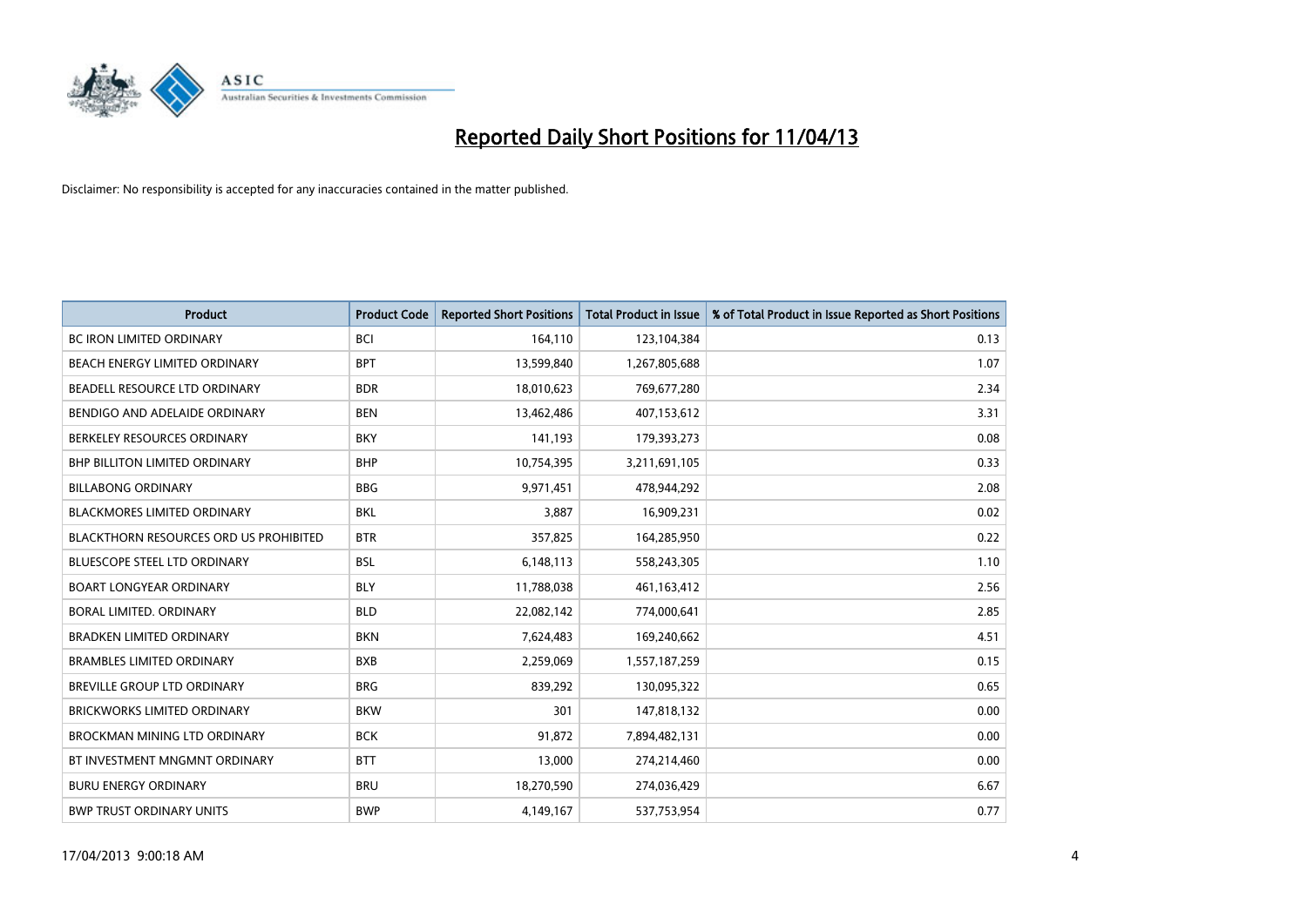

| <b>Product</b>                          | <b>Product Code</b> | <b>Reported Short Positions</b> | <b>Total Product in Issue</b> | % of Total Product in Issue Reported as Short Positions |
|-----------------------------------------|---------------------|---------------------------------|-------------------------------|---------------------------------------------------------|
| <b>CABCHARGE AUSTRALIA ORDINARY</b>     | CAB                 | 7,842,640                       | 120,430,683                   | 6.51                                                    |
| CALIBRE GROUP LTD ORDINARY              | <b>CGH</b>          | 843,313                         | 307,378,401                   | 0.27                                                    |
| <b>CALTEX AUSTRALIA ORDINARY</b>        | <b>CTX</b>          | 3,971,799                       | 270,000,000                   | 1.47                                                    |
| CAPE LAMBERT RES LTD ORDINARY           | <b>CFE</b>          | 630,123                         | 687,283,792                   | 0.09                                                    |
| CARABELLA RES LTD ORDINARY              | <b>CLR</b>          | 153,326                         | 152,361,547                   | 0.10                                                    |
| <b>CARBON ENERGY ORDINARY</b>           | <b>CNX</b>          | 48,071                          | 782,684,355                   | 0.01                                                    |
| <b>CARDNO LIMITED ORDINARY</b>          | CDD                 | 7,188,525                       | 143,726,327                   | 5.00                                                    |
| CARNARVON PETROLEUM ORDINARY            | <b>CVN</b>          | 90,191                          | 934,109,501                   | 0.01                                                    |
| CARSALES.COM LTD ORDINARY               | <b>CRZ</b>          | 3,917,741                       | 236,105,995                   | 1.66                                                    |
| <b>CASH CONVERTERS ORDINARY</b>         | CCV                 | 329,840                         | 423,861,025                   | 0.08                                                    |
| CENTRAL PETROLEUM ORDINARY              | <b>CTP</b>          | 1,057,097                       | 1,440,078,845                 | 0.07                                                    |
| <b>CERAMIC FUEL CELLS ORDINARY</b>      | <b>CFU</b>          | 741,996                         | 1,559,231,320                 | 0.05                                                    |
| CFS RETAIL TRUST GRP STAPLED SECURITIES | <b>CFX</b>          | 68,971,950                      | 2,828,495,659                 | 2.44                                                    |
| CHALLENGER DIV.PRO. STAPLED UNITS       | <b>CDI</b>          | 58,921                          | 214,101,013                   | 0.03                                                    |
| <b>CHALLENGER LIMITED ORDINARY</b>      | <b>CGF</b>          | 3,419,577                       | 532,319,752                   | 0.64                                                    |
| CHARTER HALL GROUP STAPLED US PROHIBIT. | <b>CHC</b>          | 221,107                         | 302,262,312                   | 0.07                                                    |
| <b>CHARTER HALL RETAIL UNITS</b>        | <b>CQR</b>          | 1,975,052                       | 337,582,974                   | 0.59                                                    |
| <b>CHORUS LIMITED ORDINARY</b>          | <b>CNU</b>          | 277,194                         | 385,082,123                   | 0.07                                                    |
| CITIGOLD CORP LTD ORDINARY              | <b>CTO</b>          | 153,427                         | 1,352,907,765                 | 0.01                                                    |
| CLEAN SEAS TUNA RIGHTS 16-APR-13        | <b>CSSR</b>         | 137,121                         | 300,658,898                   | 0.05                                                    |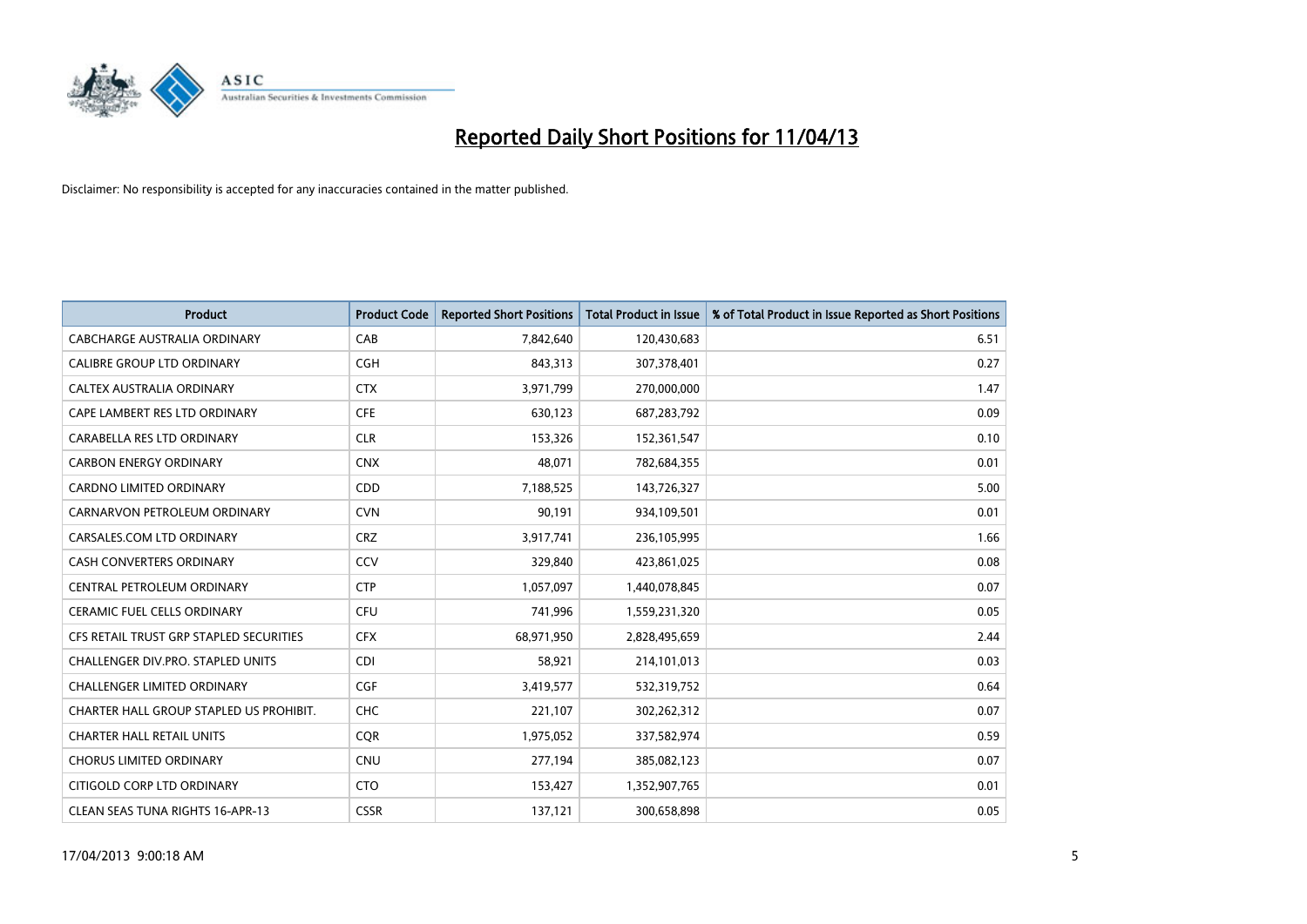

| <b>Product</b>                          | <b>Product Code</b> | <b>Reported Short Positions</b> | <b>Total Product in Issue</b> | % of Total Product in Issue Reported as Short Positions |
|-----------------------------------------|---------------------|---------------------------------|-------------------------------|---------------------------------------------------------|
| <b>CLOUGH LIMITED ORDINARY</b>          | <b>CLO</b>          | 922,103                         | 777,606,843                   | 0.12                                                    |
| COAL OF AFRICA LTD ORDINARY             | <b>CZA</b>          | 432                             | 1,048,368,613                 | 0.00                                                    |
| <b>COALSPUR MINES LTD ORDINARY</b>      | <b>CPL</b>          | 16,686,428                      | 634,248,901                   | 2.63                                                    |
| COCA-COLA AMATIL ORDINARY               | <b>CCL</b>          | 3,487,955                       | 763,590,249                   | 0.46                                                    |
| <b>COCHLEAR LIMITED ORDINARY</b>        | <b>COH</b>          | 4,303,476                       | 57,040,932                    | 7.54                                                    |
| <b>COCKATOO COAL ORDINARY</b>           | COK                 | 12,634,444                      | 1,016,746,908                 | 1.24                                                    |
| <b>CODAN LIMITED ORDINARY</b>           | <b>CDA</b>          | 214,663                         | 176,926,104                   | 0.12                                                    |
| <b>COKAL LTD ORDINARY</b>               | <b>CKA</b>          | 1,023,759                       | 411,046,892                   | 0.25                                                    |
| COMMONWEALTH BANK, ORDINARY             | <b>CBA</b>          | 10,265,738                      | 1,609,180,841                 | 0.64                                                    |
| COMMONWEALTH PROP ORDINARY UNITS        | <b>CPA</b>          | 13,504,325                      | 2,347,003,413                 | 0.58                                                    |
| <b>COMPASS RESOURCES ORDINARY</b>       | <b>CMR</b>          | 7,472                           | 1,403,744,100                 | 0.00                                                    |
| <b>COMPUTERSHARE LTD ORDINARY</b>       | <b>CPU</b>          | 10,910,895                      | 556,203,079                   | 1.96                                                    |
| <b>COOPER ENERGY LTD ORDINARY</b>       | <b>COE</b>          | 212,448                         | 329,099,922                   | 0.06                                                    |
| <b>CORP TRAVEL LIMITED ORDINARY</b>     | <b>CTD</b>          | 150,144                         | 77,410,044                    | 0.19                                                    |
| <b>CREDIT CORP GROUP ORDINARY</b>       | <b>CCP</b>          | 3,496                           | 45,932,899                    | 0.01                                                    |
| <b>CROMWELL PROP STAPLED SECURITIES</b> | <b>CMW</b>          | 3,402,974                       | 1,460,982,142                 | 0.23                                                    |
| <b>CROWN LIMITED ORDINARY</b>           | <b>CWN</b>          | 5,670,638                       | 728,394,185                   | 0.78                                                    |
| <b>CSG LIMITED ORDINARY</b>             | CSV                 | 104,151                         | 278,155,477                   | 0.04                                                    |
| <b>CSL LIMITED ORDINARY</b>             | <b>CSL</b>          | 987,380                         | 495,232,830                   | 0.20                                                    |
| <b>CSR LIMITED ORDINARY</b>             | <b>CSR</b>          | 50,681,417                      | 506,000,315                   | 10.02                                                   |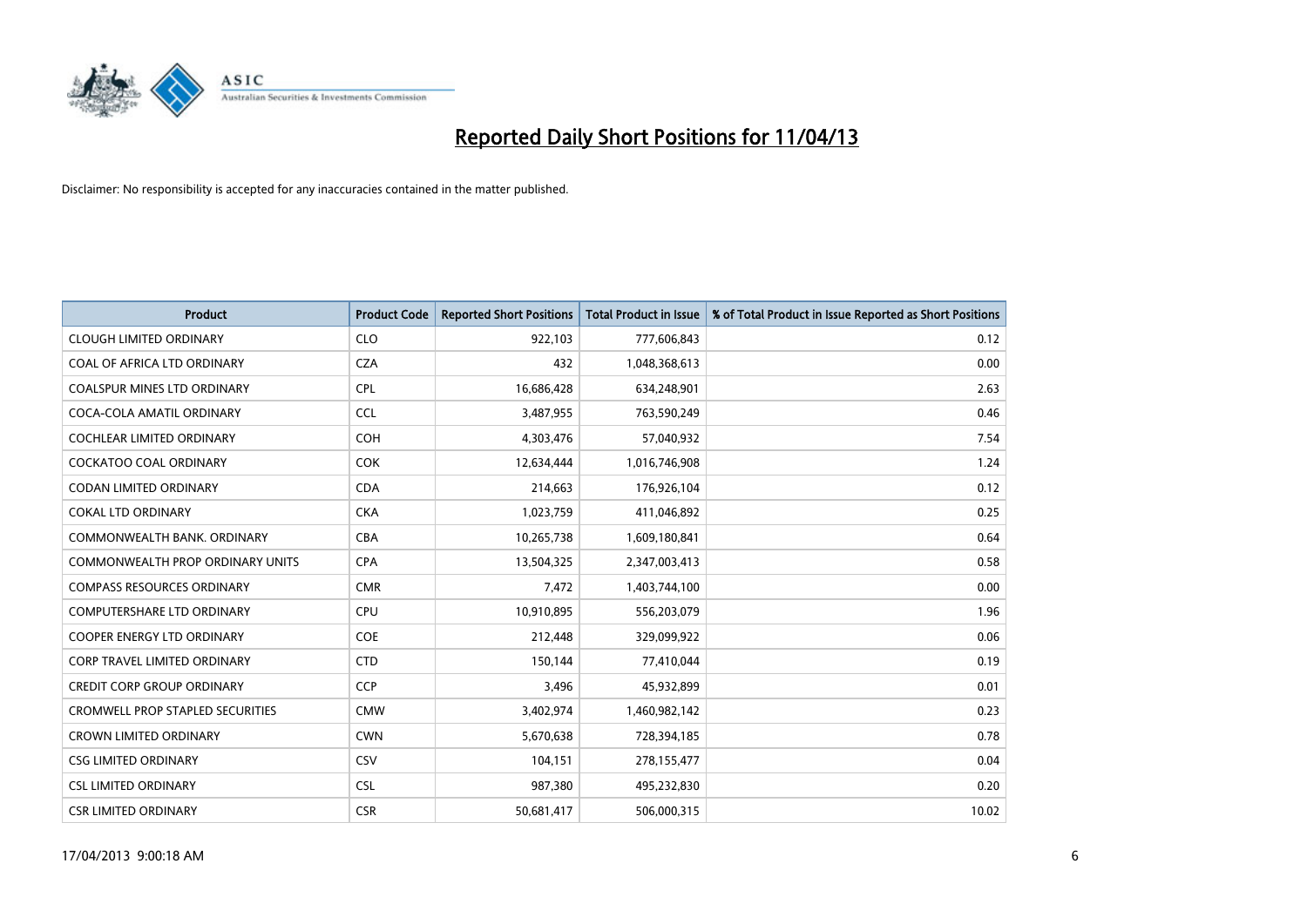

| <b>Product</b>                     | <b>Product Code</b> | <b>Reported Short Positions</b> | <b>Total Product in Issue</b> | % of Total Product in Issue Reported as Short Positions |
|------------------------------------|---------------------|---------------------------------|-------------------------------|---------------------------------------------------------|
| <b>CUDECO LIMITED ORDINARY</b>     | CDU                 | 2,841,791                       | 199,877,294                   | 1.42                                                    |
| DART ENERGY LTD ORDINARY           | <b>DTE</b>          | 14,087,141                      | 878,668,388                   | 1.60                                                    |
| DATA#3 LIMITED ORDINARY            | <b>DTL</b>          | 10                              | 153,974,950                   | 0.00                                                    |
| DAVID JONES LIMITED ORDINARY       | <b>DJS</b>          | 52,429,002                      | 531,788,775                   | 9.86                                                    |
| DECMIL GROUP LIMITED ORDINARY      | <b>DCG</b>          | 1,473,952                       | 168,203,219                   | 0.88                                                    |
| DEVINE LIMITED ORDINARY            | <b>DVN</b>          | 30,795                          | 158,730,556                   | 0.02                                                    |
| DEXUS PROPERTY GROUP STAPLED UNITS | <b>DXS</b>          | 9,878,526                       | 4,839,024,176                 | 0.20                                                    |
| DISCOVERY METALS LTD ORDINARY      | <b>DML</b>          | 8,146,273                       | 486,986,451                   | 1.67                                                    |
| DOMINO PIZZA ENTERPR ORDINARY      | <b>DMP</b>          | 247,474                         | 70,192,674                    | 0.35                                                    |
| DORAY MINERALS LTD ORDINARY        | <b>DRM</b>          | 57,921                          | 141,866,768                   | 0.04                                                    |
| DOWNER EDI LIMITED ORDINARY        | <b>DOW</b>          | 6,081,838                       | 429,100,296                   | 1.42                                                    |
| DRILL TORQUE LTD ORDINARY          | <b>DTQ</b>          | 262,500                         | 125,000,005                   | 0.21                                                    |
| DRILLSEARCH ENERGY ORDINARY        | <b>DLS</b>          | 3,018,848                       | 427,353,371                   | 0.71                                                    |
| DUET GROUP STAPLED US PROHIBIT.    | <b>DUE</b>          | 12,860,846                      | 1,169,314,842                 | 1.10                                                    |
| DULUXGROUP LIMITED ORDINARY        | <b>DLX</b>          | 10,390,225                      | 374,507,181                   | 2.77                                                    |
| <b>DWS LTD ORDINARY</b>            | <b>DWS</b>          | 299,369                         | 132,362,763                   | 0.23                                                    |
| ECHO ENTERTAINMENT ORDINARY        | EGP                 | 6,900,172                       | 825,672,730                   | 0.84                                                    |
| <b>ELDERS LIMITED ORDINARY</b>     | <b>ELD</b>          | 16,469,665                      | 448,598,480                   | 3.67                                                    |
| ELEMENTAL MINERALS ORDINARY        | <b>ELM</b>          | 33,456                          | 288,587,228                   | 0.01                                                    |
| ELEMENTOS LIMITED ORDINARY         | <b>ELT</b>          | 16                              | 149,531,420                   | 0.00                                                    |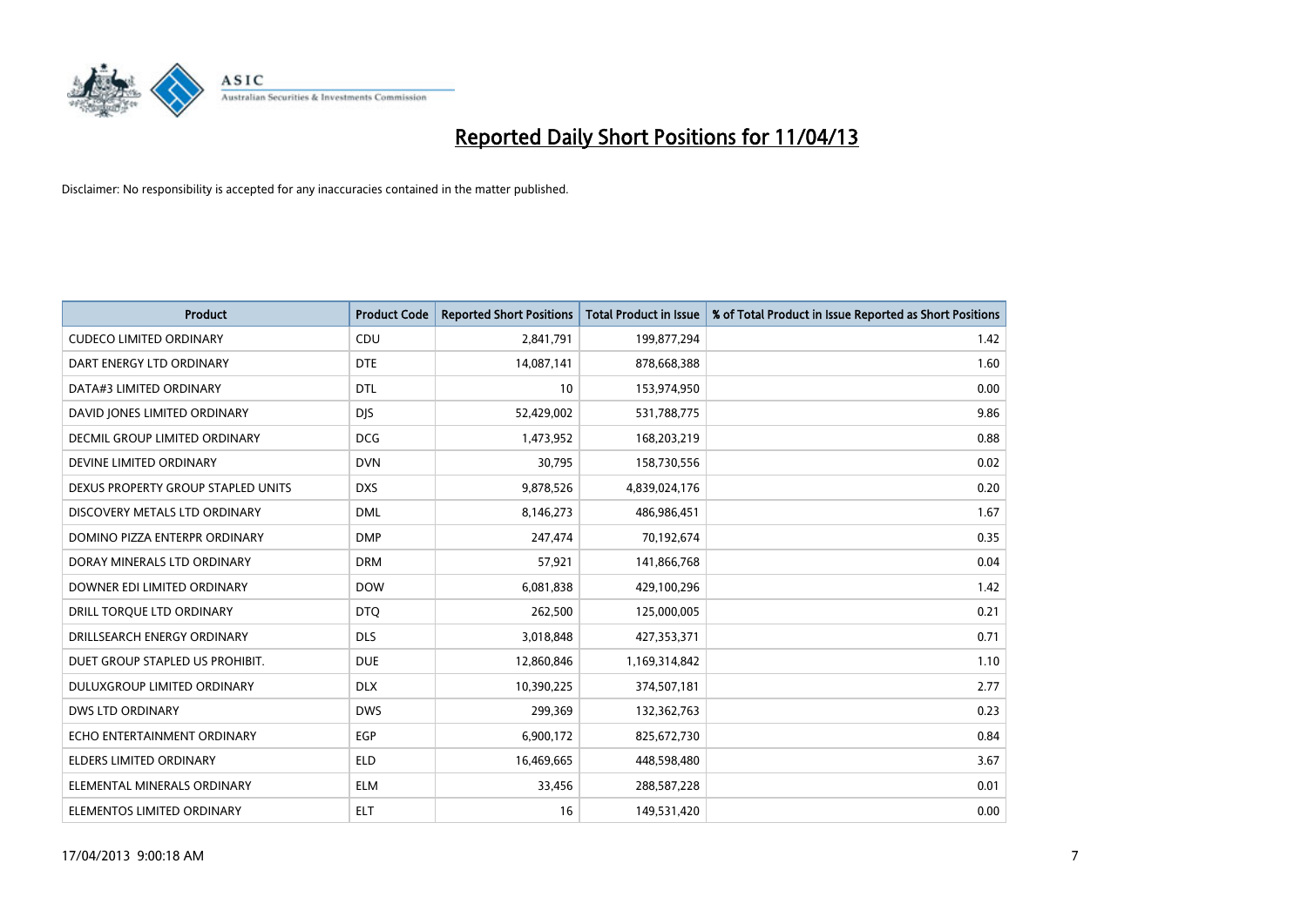

| <b>Product</b>                         | <b>Product Code</b> | <b>Reported Short Positions</b> | <b>Total Product in Issue</b> | % of Total Product in Issue Reported as Short Positions |
|----------------------------------------|---------------------|---------------------------------|-------------------------------|---------------------------------------------------------|
| <b>EMECO HOLDINGS ORDINARY</b>         | <b>EHL</b>          | 6,210,779                       | 599,675,707                   | 1.04                                                    |
| <b>ENDEAVOUR MIN CORP CDI 1:1</b>      | <b>EVR</b>          | 186,464                         | 126,964,939                   | 0.15                                                    |
| <b>ENERGY RESOURCES ORDINARY 'A'</b>   | <b>ERA</b>          | 8,656,774                       | 517,725,062                   | 1.67                                                    |
| ENERGY WORLD CORPOR. ORDINARY          | <b>EWC</b>          | 19,761,326                      | 1,734,166,672                 | 1.14                                                    |
| <b>ENVESTRA LIMITED ORDINARY</b>       | <b>ENV</b>          | 4,086,814                       | 1,603,333,497                 | 0.25                                                    |
| EVOLUTION MINING LTD ORDINARY          | <b>EVN</b>          | 16,627,432                      | 708,092,989                   | 2.35                                                    |
| FAIRFAX MEDIA LTD ORDINARY             | <b>FXI</b>          | 412,297,836                     | 2,351,955,725                 | 17.53                                                   |
| FANTASTIC HOLDINGS ORDINARY            | <b>FAN</b>          | 35,484                          | 102,739,538                   | 0.03                                                    |
| <b>FAR LTD ORDINARY</b>                | <b>FAR</b>          | 22,121,932                      | 2,499,846,742                 | 0.88                                                    |
| FEDERATION CNTRES ORD/UNIT STAPLED SEC | <b>FDC</b>          | 4,783,521                       | 1,427,641,565                 | 0.34                                                    |
| FKP PROPERTY GROUP STAPLED SECURITIES  | <b>FKP</b>          | 6,401,585                       | 321,578,705                   | 1.99                                                    |
| FLEETWOOD CORP ORDINARY                | <b>FWD</b>          | 4,043,877                       | 60,518,944                    | 6.68                                                    |
| FLETCHER BUILDING ORDINARY             | <b>FBU</b>          | 4,090,246                       | 684,793,538                   | 0.60                                                    |
| FLEXIGROUP LIMITED ORDINARY            | <b>FXL</b>          | 125,579                         | 287,869,669                   | 0.04                                                    |
| <b>FLIGHT CENTRE ORDINARY</b>          | <b>FLT</b>          | 11,359,932                      | 100,414,455                   | 11.31                                                   |
| FLINDERS MINES LTD ORDINARY            | <b>FMS</b>          | 2,864,562                       | 1,821,300,404                 | 0.16                                                    |
| FOCUS MINERALS LTD ORDINARY            | <b>FML</b>          | 27,203,455                      | 8,822,771,352                 | 0.31                                                    |
| FONTERRA SHARE FUND ORDINARY UNITS     | <b>FSF</b>          | 469,225                         | 95,806,880                    | 0.49                                                    |
| <b>FORGE GROUP LIMITED ORDINARY</b>    | FGE                 | 262,583                         | 86,169,014                    | 0.30                                                    |
| FORTESCUE METALS GRP ORDINARY          | <b>FMG</b>          | 187,328,231                     | 3,113,798,659                 | 6.02                                                    |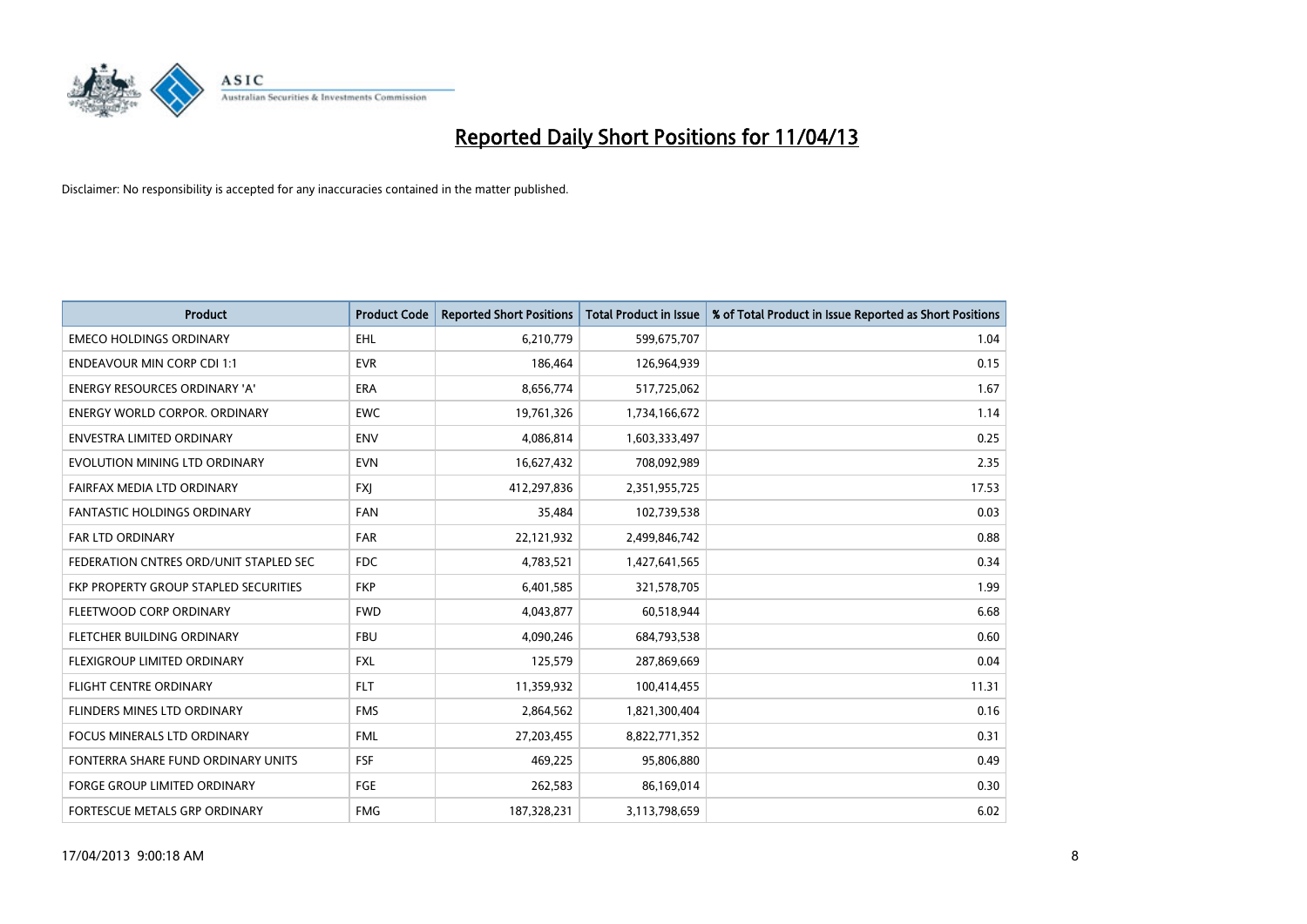

| <b>Product</b>                                   | <b>Product Code</b> | <b>Reported Short Positions</b> | <b>Total Product in Issue</b> | % of Total Product in Issue Reported as Short Positions |
|--------------------------------------------------|---------------------|---------------------------------|-------------------------------|---------------------------------------------------------|
| <b>G.U.D. HOLDINGS ORDINARY</b>                  | GUD                 | 4,870,849                       | 71,341,319                    | 6.83                                                    |
| <b>G8 EDUCATION LIMITED ORDINARY</b>             | <b>GEM</b>          | 535,366                         | 270,940,348                   | 0.20                                                    |
| <b>GALAXY RESOURCES ORDINARY</b>                 | <b>GXY</b>          | 3,661,668                       | 584,355,501                   | 0.63                                                    |
| <b>GEODYNAMICS LIMITED ORDINARY</b>              | GDY                 | 850                             | 406,452,608                   | 0.00                                                    |
| <b>GINDALBIE METALS LTD ORDINARY</b>             | <b>GBG</b>          | 36,336,944                      | 1,492,154,301                 | 2.44                                                    |
| <b>GOODMAN FIELDER, ORDINARY</b>                 | GFF                 | 48,771,388                      | 1,955,559,207                 | 2.49                                                    |
| <b>GOODMAN GROUP STAPLED</b>                     | <b>GMG</b>          | 9,918,825                       | 1,713,233,947                 | 0.58                                                    |
| <b>GPT GROUP STAPLED SEC.</b>                    | GPT                 | 7,424,049                       | 1,768,731,729                 | 0.42                                                    |
| <b>GRAINCORP LIMITED A CLASS ORDINARY</b>        | <b>GNC</b>          | 1,907,198                       | 228,855,628                   | 0.83                                                    |
| <b>GRANGE RESOURCES, ORDINARY</b>                | <b>GRR</b>          | 2,060,103                       | 1,156,492,195                 | 0.18                                                    |
| <b>GREENLAND MIN EN LTD ORDINARY</b>             | GGG                 | 4,912,166                       | 571,975,263                   | 0.86                                                    |
| <b>GROWTHPOINT PROPERTY ORD/UNIT STAPLED SEC</b> | GOZ                 | 140,000                         | 402,830,366                   | 0.03                                                    |
| <b>GRYPHON MINERALS LTD ORDINARY</b>             | GRY                 | 13,817,484                      | 400,464,983                   | 3.45                                                    |
| <b>GUILDFORD COAL LTD ORDINARY</b>               | <b>GUF</b>          | 1,578,397                       | 635,046,899                   | 0.25                                                    |
| <b>GUNNS LIMITED ORDINARY</b>                    | <b>GNS</b>          | 51,772,667                      | 848,401,559                   | 6.10                                                    |
| <b>GWA GROUP LTD ORDINARY</b>                    | GWA                 | 9,340,238                       | 304,706,899                   | 3.07                                                    |
| HARVEY NORMAN ORDINARY                           | <b>HVN</b>          | 90,735,529                      | 1,062,316,784                 | 8.54                                                    |
| HASTIE GROUP LIMITED ORDINARY                    | <b>HST</b>          | 187,868                         | 137,353,504                   | 0.14                                                    |
| <b>HENDERSON GROUP CDI 1:1</b>                   | HGG                 | 3,596,491                       | 739,664,277                   | 0.49                                                    |
| HEA HOLDINGS LIMITED ORDINARY                    | <b>HFA</b>          | 3,809                           | 117,332,831                   | 0.00                                                    |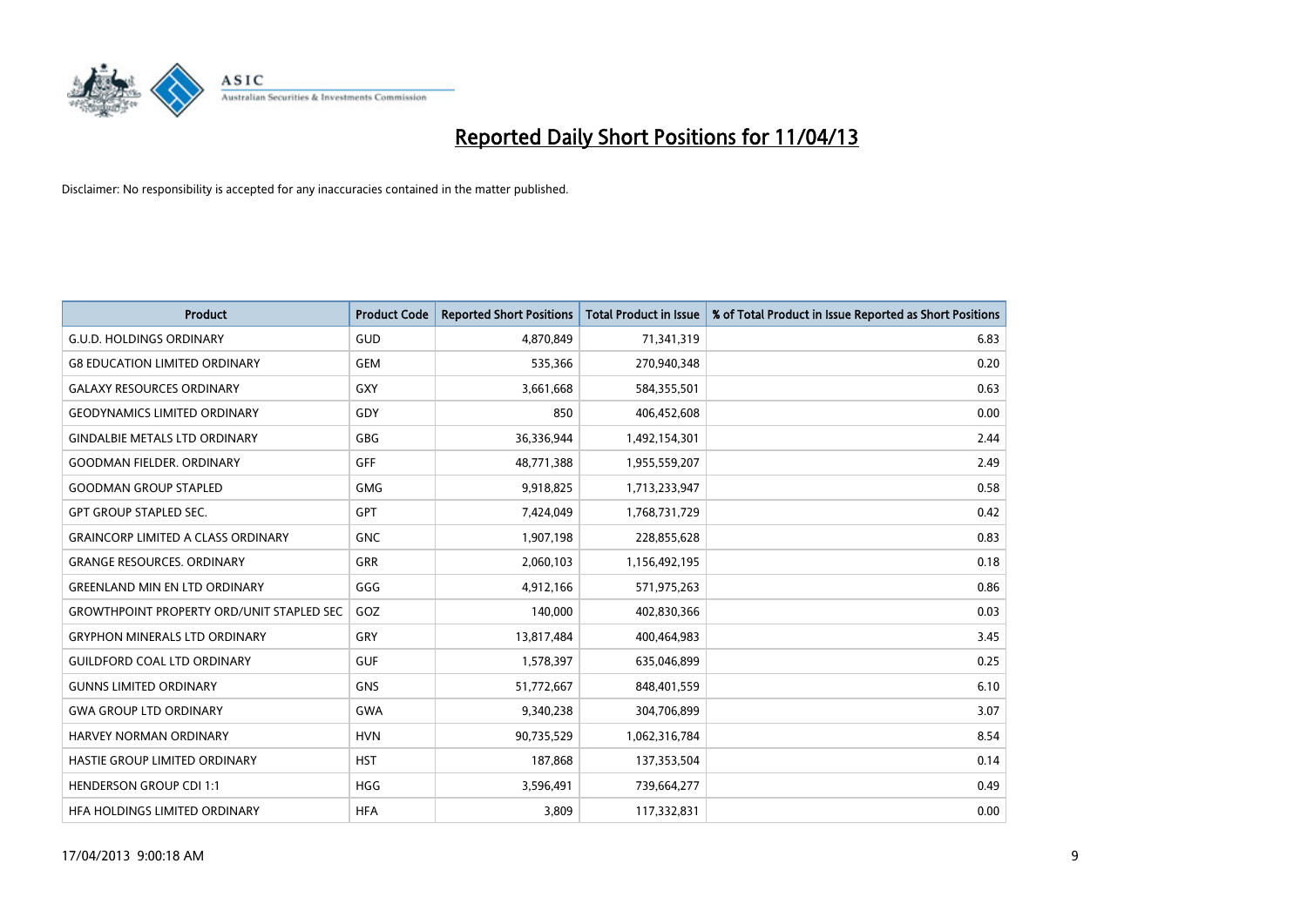

| <b>Product</b>                                | <b>Product Code</b> | <b>Reported Short Positions</b> | <b>Total Product in Issue</b> | % of Total Product in Issue Reported as Short Positions |
|-----------------------------------------------|---------------------|---------------------------------|-------------------------------|---------------------------------------------------------|
| HILLGROVE RES LTD ORDINARY                    | <b>HGO</b>          | 1,734,834                       | 1,022,760,221                 | 0.17                                                    |
| HILLS HOLDINGS LTD ORDINARY                   | <b>HIL</b>          | 2,610,050                       | 246,500,444                   | 1.06                                                    |
| HORIZON OIL LIMITED ORDINARY                  | <b>HZN</b>          | 54,305,113                      | 1,135,266,515                 | 4.78                                                    |
| ICON ENERGY LIMITED ORDINARY                  | <b>ICN</b>          | 1,561,331                       | 533,391,210                   | 0.29                                                    |
| <b>IINET LIMITED ORDINARY</b>                 | <b>IIN</b>          | 1,394,978                       | 161,238,847                   | 0.87                                                    |
| <b>ILUKA RESOURCES ORDINARY</b>               | <b>ILU</b>          | 65,692,819                      | 418,700,517                   | 15.69                                                   |
| <b>IMDEX LIMITED ORDINARY</b>                 | <b>IMD</b>          | 3,953,959                       | 210,473,188                   | 1.88                                                    |
| IMF (AUSTRALIA) LTD ORDINARY                  | <b>IMF</b>          | 971,385                         | 123,201,716                   | 0.79                                                    |
| <b>INCITEC PIVOT ORDINARY</b>                 | <b>IPL</b>          | 29,985,060                      | 1,628,730,107                 | 1.84                                                    |
| <b>INDEPENDENCE GROUP ORDINARY</b>            | <b>IGO</b>          | 4,061,768                       | 232,882,535                   | 1.74                                                    |
| <b>INDOPHIL RESOURCES ORDINARY</b>            | <b>IRN</b>          | 1,453,139                       | 1,203,146,194                 | 0.12                                                    |
| <b>INFIGEN ENERGY STAPLED SECURITIES</b>      | <b>IFN</b>          | 3,294,255                       | 762,265,972                   | 0.43                                                    |
| <b>INSURANCE AUSTRALIA ORDINARY</b>           | <b>IAG</b>          | 2,874,378                       | 2,079,034,021                 | 0.14                                                    |
| <b>INTREPID MINES ORDINARY</b>                | <b>IAU</b>          | 15,045,697                      | 555,707,647                   | 2.71                                                    |
| <b>INVESTA OFFICE FUND STAPLED SECURITIES</b> | <b>IOF</b>          | 1,421,082                       | 614,047,458                   | 0.23                                                    |
| <b>INVOCARE LIMITED ORDINARY</b>              | <b>IVC</b>          | 1,096,129                       | 110,030,298                   | 1.00                                                    |
| ION LIMITED ORDINARY                          | <b>ION</b>          | 164,453                         | 256,365,105                   | 0.06                                                    |
| <b>IOOF HOLDINGS LTD ORDINARY</b>             | IFL.                | 2,096,188                       | 232,091,225                   | 0.90                                                    |
| <b>IRESS LIMITED ORDINARY</b>                 | <b>IRE</b>          | 2,507,841                       | 128,620,231                   | 1.95                                                    |
| <b>IRON ORE HOLDINGS ORDINARY</b>             | <b>IOH</b>          | 16,649                          | 161,174,005                   | 0.01                                                    |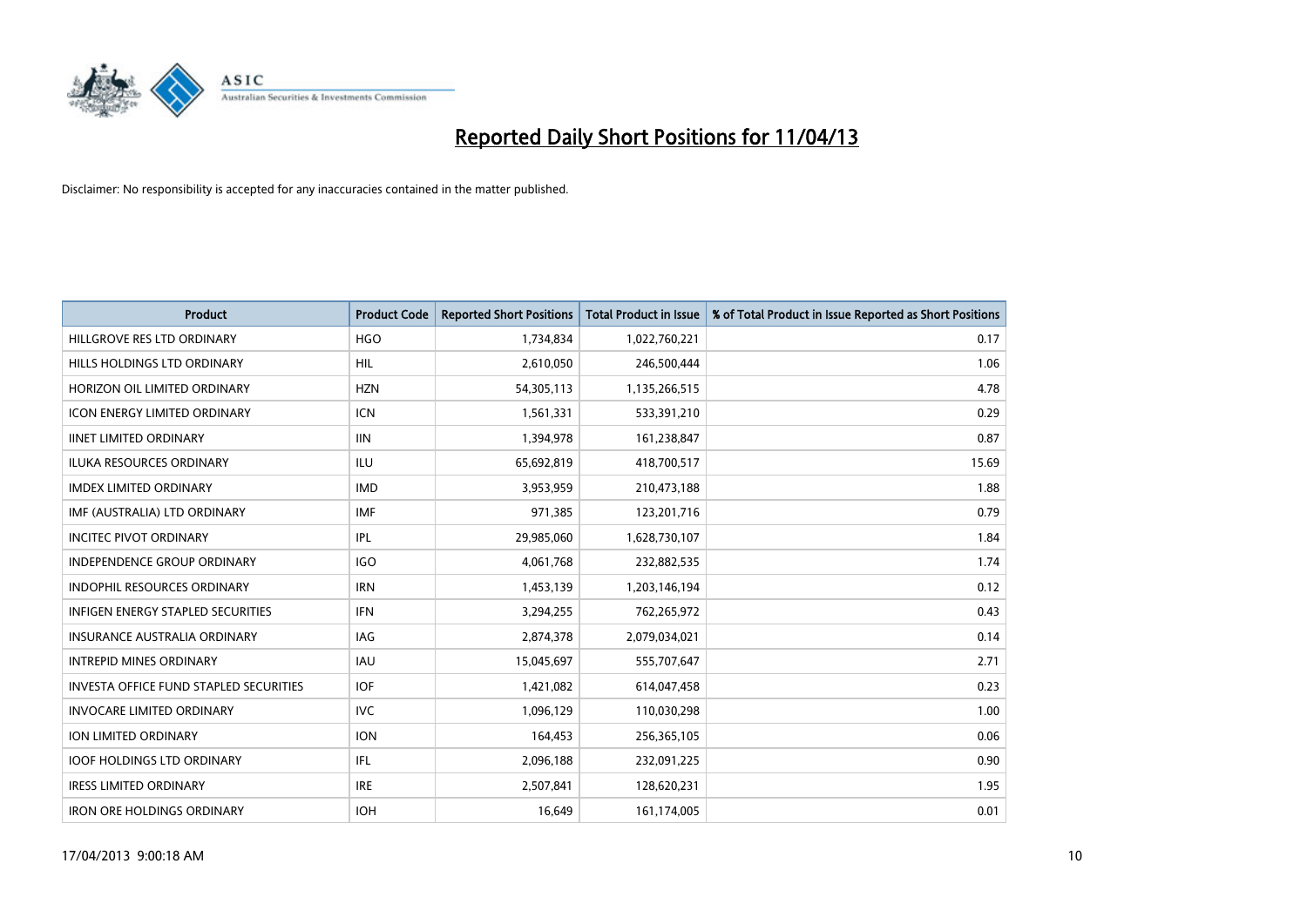

| <b>Product</b>                           | <b>Product Code</b> | <b>Reported Short Positions</b> | <b>Total Product in Issue</b> | % of Total Product in Issue Reported as Short Positions |
|------------------------------------------|---------------------|---------------------------------|-------------------------------|---------------------------------------------------------|
| ISHARES S&P ASIA 50 CDI 1:1              | <b>IAA</b>          | 2,456                           | 1,700,000                     | 0.14                                                    |
| IVANHOE AUSTRALIA ORDINARY               | <b>IVA</b>          | 1,501,845                       | 725,277,451                   | 0.21                                                    |
| JAMES HARDIE INDUST CHESS DEPOSITARY INT | <b>IHX</b>          | 6,408,076                       | 441,644,484                   | 1.45                                                    |
| <b>JB HI-FI LIMITED ORDINARY</b>         | <b>JBH</b>          | 18,219,596                      | 98,947,309                    | 18.41                                                   |
| <b>JUMBO INTERACTIVE ORDINARY</b>        | <b>JIN</b>          | 18,919                          | 43,552,560                    | 0.04                                                    |
| <b>JUPITER MINES ORDINARY</b>            | <b>IMS</b>          | 30                              | 2,281,835,383                 | 0.00                                                    |
| <b>KAGARA LTD ORDINARY</b>               | KZL                 | 3,008,926                       | 798,953,117                   | 0.38                                                    |
| KAROON GAS AUSTRALIA ORDINARY            | <b>KAR</b>          | 885,452                         | 221,420,769                   | 0.40                                                    |
| KATHMANDU HOLD LTD ORDINARY              | <b>KMD</b>          | 182,297                         | 200,215,894                   | 0.09                                                    |
| <b>KBL MINING LIMITED ORDINARY</b>       | <b>KBL</b>          | 1,820                           | 293,535,629                   | 0.00                                                    |
| KINGSGATE CONSOLID. ORDINARY             | <b>KCN</b>          | 12,563,990                      | 151,828,173                   | 8.28                                                    |
| KINGSROSE MINING LTD ORDINARY            | <b>KRM</b>          | 275,967                         | 291,959,871                   | 0.09                                                    |
| LEIGHTON HOLDINGS ORDINARY               | LEI                 | 7,994,101                       | 337,230,813                   | 2.37                                                    |
| LEND LEASE GROUP UNIT/ORD STAPLED        | LLC                 | 5,485,105                       | 575,508,314                   | 0.95                                                    |
| LINC ENERGY LTD ORDINARY                 | <b>LNC</b>          | 14,164,721                      | 517,770,424                   | 2.74                                                    |
| LION SELECTION GRP ORDINARY              | <b>LSX</b>          | 36                              | 88,031,572                    | 0.00                                                    |
| LYCOPODIUM LIMITED ORDINARY              | LYL                 | 371                             | 38,955,103                    | 0.00                                                    |
| LYNAS CORPORATION ORDINARY               | <b>LYC</b>          | 199,939,779                     | 1,960,801,292                 | 10.20                                                   |
| M2 TELECOMMUNICATION ORDINARY            | <b>MTU</b>          | 6,849,658                       | 158,559,583                   | 4.32                                                    |
| <b>MACA LIMITED ORDINARY</b>             | <b>MLD</b>          | 13,998                          | 172,500,000                   | 0.01                                                    |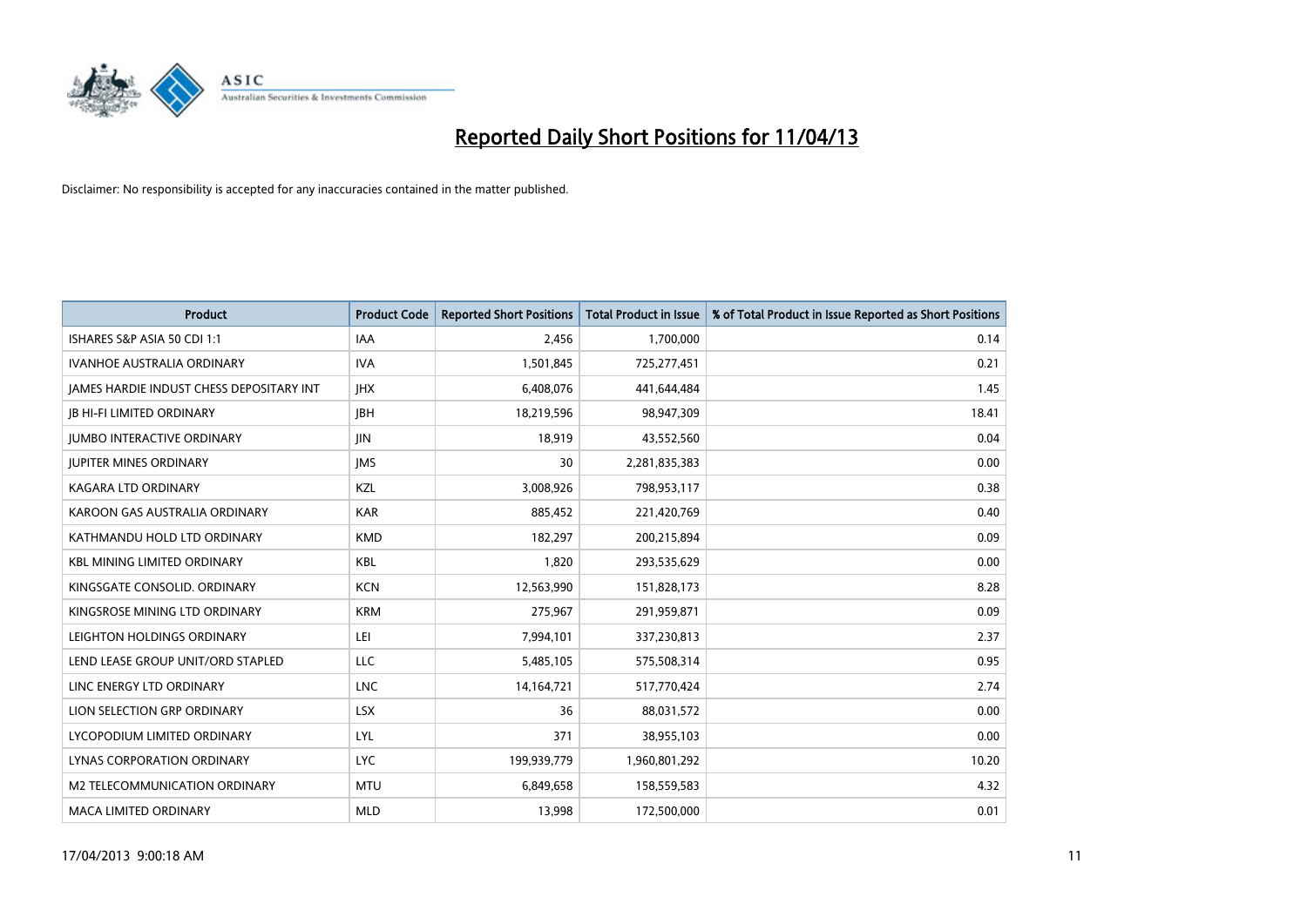

| <b>Product</b>                        | <b>Product Code</b> | <b>Reported Short Positions</b> | <b>Total Product in Issue</b> | % of Total Product in Issue Reported as Short Positions |
|---------------------------------------|---------------------|---------------------------------|-------------------------------|---------------------------------------------------------|
| <b>MACMAHON HOLDINGS ORDINARY</b>     | <b>MAH</b>          | 13,029,230                      | 1,261,699,966                 | 1.03                                                    |
| MACQ ATLAS ROADS GRP ORDINARY STAPLED | <b>MQA</b>          | 18,021,331                      | 478,531,436                   | 3.77                                                    |
| MACQUARIE GROUP LTD ORDINARY          | <b>MOG</b>          | 3,227,196                       | 339,506,578                   | 0.95                                                    |
| MAGELLAN FIN GRP LTD ORDINARY         | <b>MFG</b>          | 806,525                         | 152,769,166                   | 0.53                                                    |
| <b>MATRIX C &amp; E LTD ORDINARY</b>  | <b>MCE</b>          | 3,535,184                       | 94,555,428                    | 3.74                                                    |
| MAVERICK DRILLING ORDINARY            | <b>MAD</b>          | 10,895,430                      | 452,726,751                   | 2.41                                                    |
| MAYNE PHARMA LTD ORDINARY             | <b>MYX</b>          | 250,000                         | 562,956,475                   | 0.04                                                    |
| MCMILLAN SHAKESPEARE ORDINARY         | <b>MMS</b>          | 297,607                         | 74,523,965                    | 0.40                                                    |
| <b>MCPHERSON'S LTD ORDINARY</b>       | <b>MCP</b>          | 2,568                           | 84,015,724                    | 0.00                                                    |
| MEDUSA MINING LTD ORDINARY            | <b>MML</b>          | 3,963,955                       | 188,903,911                   | 2.10                                                    |
| MELBOURNE IT LIMITED ORDINARY         | <b>MLB</b>          | 316,059                         | 82,451,363                    | 0.38                                                    |
| MEO AUSTRALIA LTD ORDINARY            | MEO                 | 432,047                         | 627,264,587                   | 0.07                                                    |
| MERMAID MARINE ORDINARY               | <b>MRM</b>          | 894,564                         | 227,935,608                   | 0.39                                                    |
| MESOBLAST LIMITED ORDINARY            | <b>MSB</b>          | 10,560,528                      | 314,811,301                   | 3.35                                                    |
| METALS X LIMITED ORDINARY             | <b>MLX</b>          | 77,960                          | 1,651,766,110                 | 0.00                                                    |
| METCASH LIMITED ORDINARY              | <b>MTS</b>          | 100,091,599                     | 880,704,786                   | 11.36                                                   |
| METMINCO LIMITED ORDINARY             | <b>MNC</b>          | 15,276                          | 1,749,543,023                 | 0.00                                                    |
| MICLYN EXP OFFSHR ORDINARY            | <b>MIO</b>          | 1,091,267                       | 278,639,188                   | 0.39                                                    |
| MILTON CORPORATION ORDINARY           | <b>MLT</b>          | 12,800                          | 122,147,119                   | 0.01                                                    |
| MINCOR RESOURCES NL ORDINARY          | <b>MCR</b>          | 2,436,631                       | 188,208,274                   | 1.29                                                    |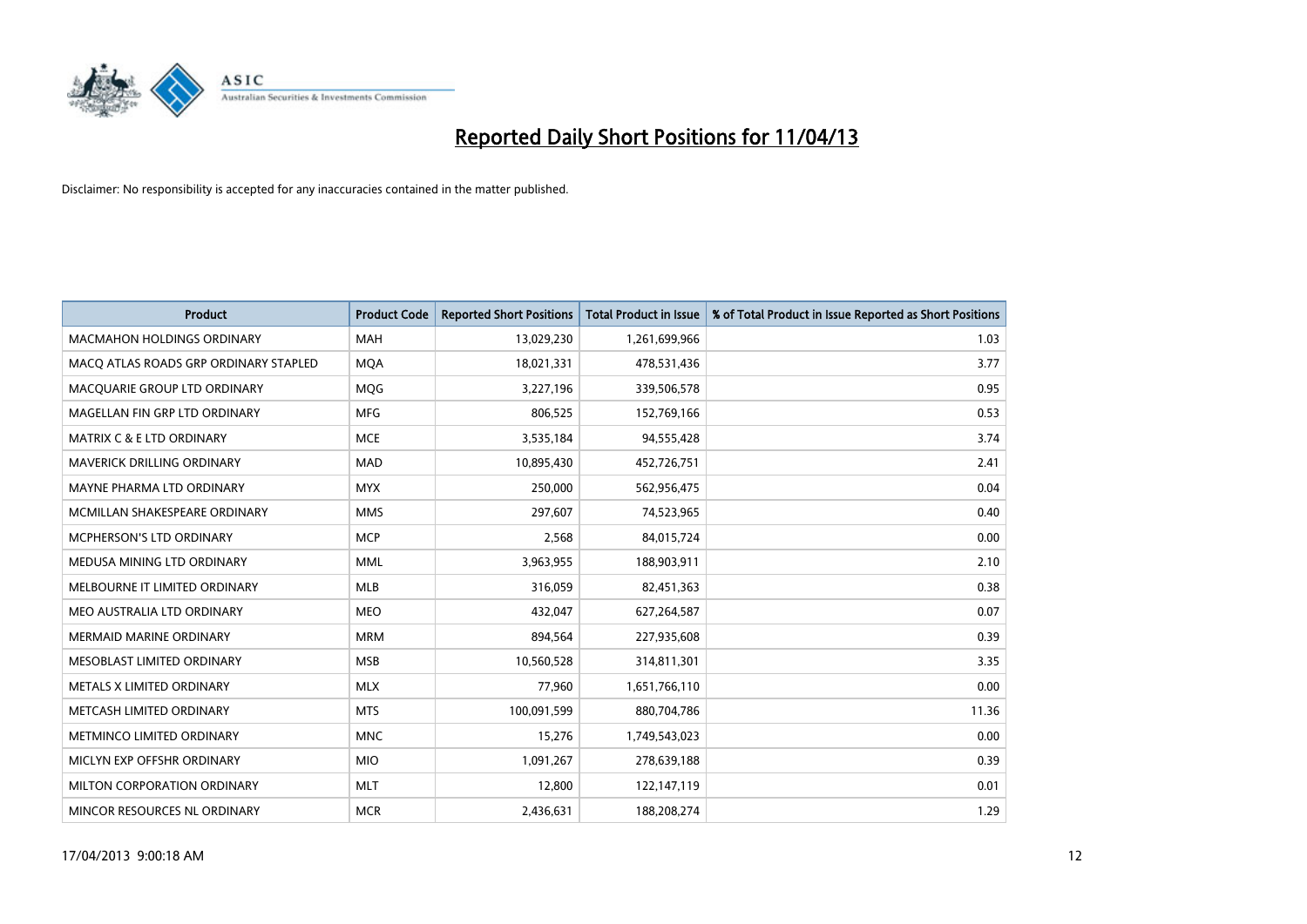

| <b>Product</b>                    | <b>Product Code</b> | <b>Reported Short Positions</b> | <b>Total Product in Issue</b> | % of Total Product in Issue Reported as Short Positions |
|-----------------------------------|---------------------|---------------------------------|-------------------------------|---------------------------------------------------------|
| MINERAL DEPOSITS ORDINARY         | <b>MDL</b>          | 1,784,514                       | 83,538,786                    | 2.14                                                    |
| MINERAL RESOURCES, ORDINARY       | <b>MIN</b>          | 3,773,145                       | 185,724,169                   | 2.03                                                    |
| MIRABELA NICKEL LTD ORDINARY      | <b>MBN</b>          | 17,034,510                      | 876,765,094                   | 1.94                                                    |
| MIRVAC GROUP STAPLED SECURITIES   | <b>MGR</b>          | 8,022,500                       | 3,426,028,367                 | 0.23                                                    |
| MOLOPO ENERGY LTD ORDINARY        | <b>MPO</b>          | 982,750                         | 246,371,894                   | 0.40                                                    |
| MONADELPHOUS GROUP ORDINARY       | <b>MND</b>          | 9,240,014                       | 90,940,258                    | 10.16                                                   |
| MORTGAGE CHOICE LTD ORDINARY      | <b>MOC</b>          | 1,495,249                       | 123,431,282                   | 1.21                                                    |
| <b>MOUNT GIBSON IRON ORDINARY</b> | <b>MGX</b>          | 12,237,477                      | 1,090,584,232                 | 1.12                                                    |
| MULTIPLEX SITES SITES             | <b>MXUPA</b>        | 1,002                           | 4,500,000                     | 0.02                                                    |
| MURCHISON METALS LTD ORDINARY     | <b>MMX</b>          | 3,754,542                       | 450,497,346                   | 0.83                                                    |
| MYER HOLDINGS LTD ORDINARY        | <b>MYR</b>          | 82,016,568                      | 583,494,551                   | 14.06                                                   |
| <b>MYSTATE LIMITED ORDINARY</b>   | <b>MYS</b>          | 37,787                          | 87,117,374                    | 0.04                                                    |
| NATIONAL AUST, BANK ORDINARY      | <b>NAB</b>          | 14,002,566                      | 2,342,421,436                 | 0.60                                                    |
| NAVITAS LIMITED ORDINARY          | <b>NVT</b>          | 13,505,443                      | 375,367,918                   | 3.60                                                    |
| NEON ENERGY LIMITED ORDINARY      | <b>NEN</b>          | 3,074,450                       | 549,844,091                   | 0.56                                                    |
| NEW HOPE CORPORATION ORDINARY     | <b>NHC</b>          | 2,424,381                       | 830,563,352                   | 0.29                                                    |
| NEW STANDARD ENERGY ORDINARY      | <b>NSE</b>          | 505,295                         | 305,331,847                   | 0.17                                                    |
| NEWCREST MINING ORDINARY          | <b>NCM</b>          | 7,078,514                       | 765,906,839                   | 0.92                                                    |
| NEWS CORP A NON-VOTING CDI        | <b>NWSLV</b>        | 2,391,379                       | 1,520,489,908                 | 0.16                                                    |
| NEWS CORP B VOTING CDI            | <b>NWS</b>          | 863,935                         | 798,520,953                   | 0.11                                                    |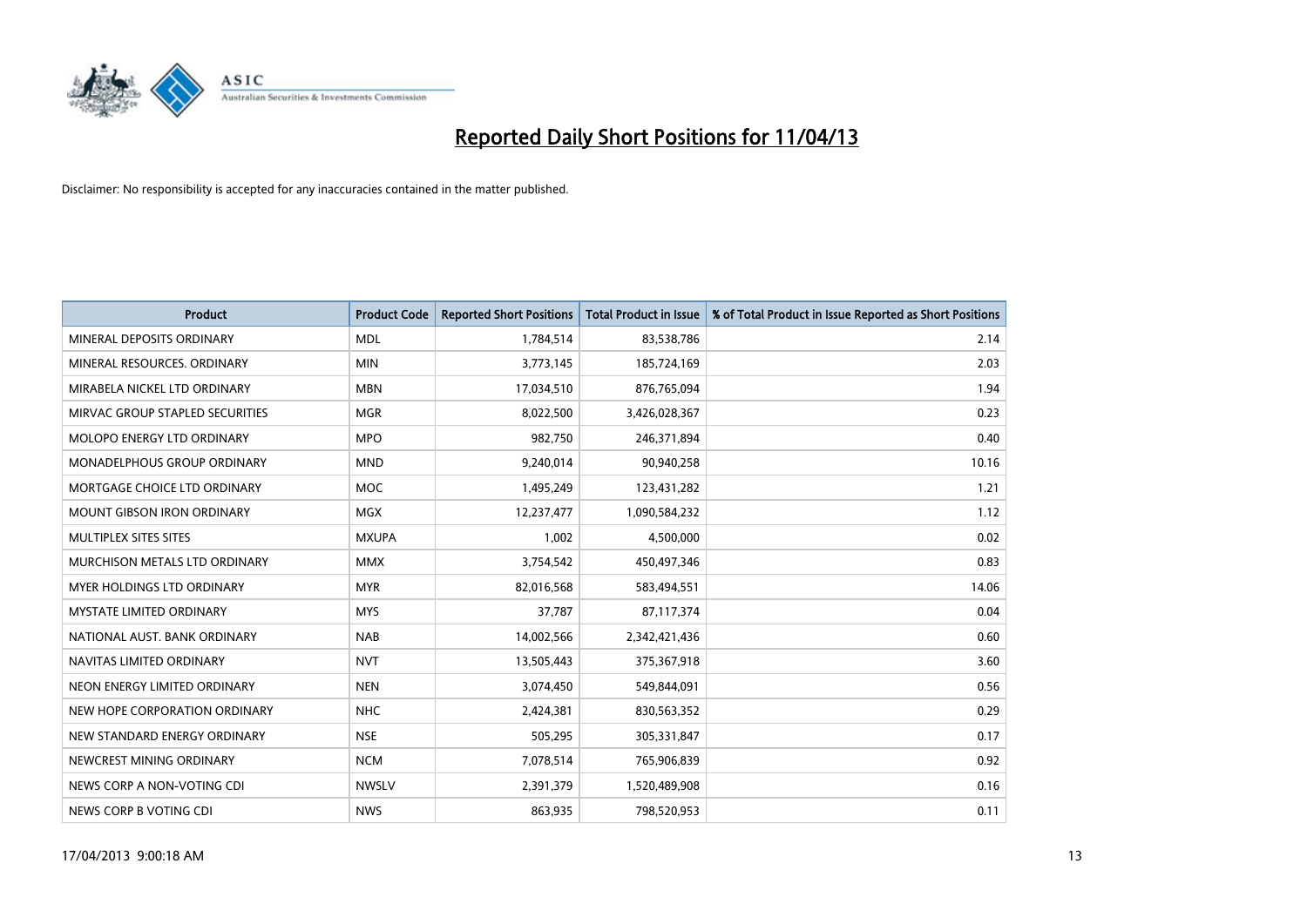

| <b>Product</b>                        | <b>Product Code</b> | <b>Reported Short Positions</b> | <b>Total Product in Issue</b> | % of Total Product in Issue Reported as Short Positions |
|---------------------------------------|---------------------|---------------------------------|-------------------------------|---------------------------------------------------------|
| NEXTDC LIMITED ORDINARY               | <b>NXT</b>          | 4,870,328                       | 172,602,288                   | 2.82                                                    |
| NEXUS ENERGY LIMITED ORDINARY         | <b>NXS</b>          | 11,341,454                      | 1,329,821,159                 | 0.85                                                    |
| NIB HOLDINGS LIMITED ORDINARY         | <b>NHF</b>          | 3,077                           | 439,004,182                   | 0.00                                                    |
| NIDO PETROLEUM ORDINARY               | <b>NDO</b>          | 105,313                         | 2,044,984,301                 | 0.01                                                    |
| NOBLE MINERAL RES ORDINARY            | <b>NMG</b>          | 2,528,936                       | 666,397,952                   | 0.38                                                    |
| NORFOLK GROUP ORDINARY                | <b>NFK</b>          | 50                              | 158,890,730                   | 0.00                                                    |
| NORTHERN IRON LTD ORDINARY            | <b>NFE</b>          | 1,912,943                       | 484,405,314                   | 0.39                                                    |
| NORTHERN STAR ORDINARY                | <b>NST</b>          | 4,267,673                       | 424,277,027                   | 1.01                                                    |
| NRW HOLDINGS LIMITED ORDINARY         | <b>NWH</b>          | 11,897,029                      | 278,888,011                   | 4.27                                                    |
| NUCOAL RESOURCES LTD ORDINARY         | <b>NCR</b>          | 250,000                         | 768,612,354                   | 0.03                                                    |
| NUFARM LIMITED ORDINARY               | <b>NUF</b>          | 11,828,365                      | 262,796,891                   | 4.50                                                    |
| OAKTON LIMITED ORDINARY               | <b>OKN</b>          | 94                              | 89,777,735                    | 0.00                                                    |
| OCEANAGOLD CORP. CHESS DEPOSITARY INT | <b>OGC</b>          | 322,264                         | 293,517,918                   | 0.11                                                    |
| OIL SEARCH LTD ORDINARY               | OSH                 | 23,396,025                      | 1,338,243,530                 | 1.75                                                    |
| OM HOLDINGS LIMITED ORDINARY          | OMH                 | 3,682,172                       | 673,423,337                   | 0.55                                                    |
| ORICA LIMITED ORDINARY                | ORI                 | 3,448,789                       | 366,868,401                   | 0.94                                                    |
| ORIGIN ENERGY ORDINARY                | ORG                 | 17,249,289                      | 1,097,938,465                 | 1.57                                                    |
| OROCOBRE LIMITED ORDINARY             | <b>ORE</b>          | 571,787                         | 117,745,140                   | 0.49                                                    |
| OROTONGROUP LIMITED ORDINARY          | ORL                 | 31,729                          | 40,880,902                    | 0.08                                                    |
| ORPHEUS ENERGY LTD ORDINARY           | <b>OEG</b>          | 67,200                          | 130,475,919                   | 0.05                                                    |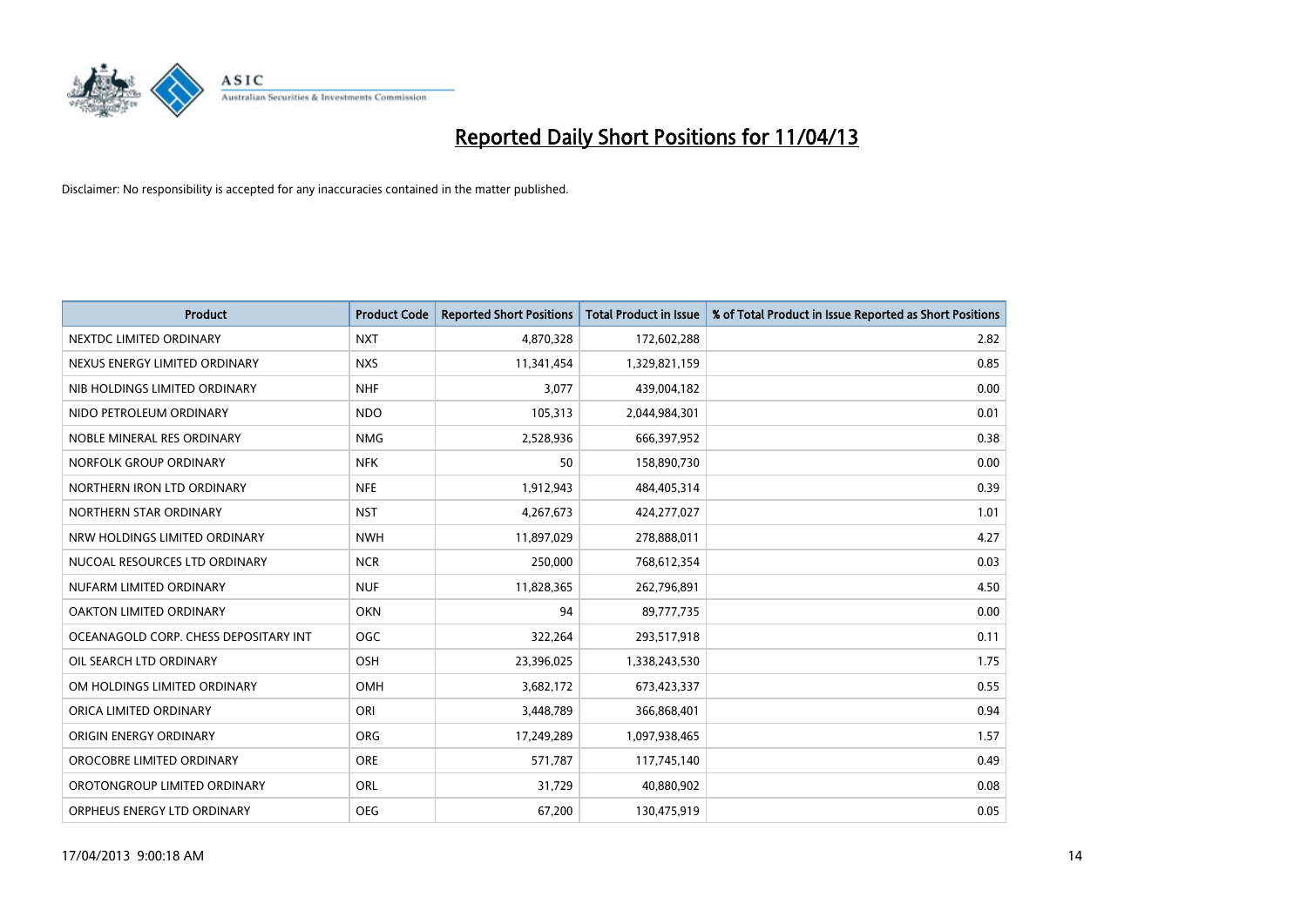

| Product                        | <b>Product Code</b> | <b>Reported Short Positions</b> | <b>Total Product in Issue</b> | % of Total Product in Issue Reported as Short Positions |
|--------------------------------|---------------------|---------------------------------|-------------------------------|---------------------------------------------------------|
| OZ MINERALS ORDINARY           | OZL                 | 15,908,456                      | 303,470,022                   | 5.24                                                    |
| <b>PACIFIC BRANDS ORDINARY</b> | <b>PBG</b>          | 15,953,968                      | 912,915,695                   | 1.75                                                    |
| PALADIN ENERGY LTD ORDINARY    | <b>PDN</b>          | 116,153,241                     | 837,187,808                   | 13.87                                                   |
| PANAUST LIMITED ORDINARY       | <b>PNA</b>          | 5,792,015                       | 615,911,205                   | 0.94                                                    |
| PANORAMIC RESOURCES ORDINARY   | PAN                 | 1,813,680                       | 256,899,729                   | 0.71                                                    |
| PAPERLINX LIMITED ORDINARY     | <b>PPX</b>          | 67,945                          | 609,280,761                   | 0.01                                                    |
| PAPILLON RES LTD ORDINARY      | <b>PIR</b>          | 2,328,806                       | 336,978,210                   | 0.69                                                    |
| PATTIES FOODS LTD ORDINARY     | PFL                 | 4,605                           | 139,065,639                   | 0.00                                                    |
| PEET LIMITED ORDINARY          | <b>PPC</b>          | 4,419,640                       | 321,013,141                   | 1.38                                                    |
| PERILYA LIMITED ORDINARY       | PEM                 | 514                             | 769,316,426                   | 0.00                                                    |
| PERPETUAL LIMITED ORDINARY     | <b>PPT</b>          | 2,137,692                       | 41,980,678                    | 5.09                                                    |
| PERSEUS MINING LTD ORDINARY    | <b>PRU</b>          | 26,824,665                      | 457,962,088                   | 5.86                                                    |
| PHARMAXIS LTD ORDINARY         | <b>PXS</b>          | 14,103,443                      | 308,543,389                   | 4.57                                                    |
| PLATINUM ASSET ORDINARY        | <b>PTM</b>          | 7,151,027                       | 561,347,878                   | 1.27                                                    |
| PLATINUM AUSTRALIA ORDINARY    | PLA                 | 836,127                         | 504,968,043                   | 0.17                                                    |
| PMI GOLD CORP CDI 1:1          | <b>PVM</b>          | 232,274                         | 146,516,845                   | 0.16                                                    |
| PMP LIMITED ORDINARY           | <b>PMP</b>          | 178,840                         | 323,781,124                   | 0.06                                                    |
| PRAIRIE DOWNS METALS ORDINARY  | <b>PDZ</b>          | 42.980                          | 116,791,612                   | 0.04                                                    |
| PRANA BIOTECHNOLOGY ORDINARY   | PBT                 | 198,080                         | 371,239,938                   | 0.05                                                    |
| PREMIER INVESTMENTS ORDINARY   | <b>PMV</b>          | 486,487                         | 155,260,478                   | 0.31                                                    |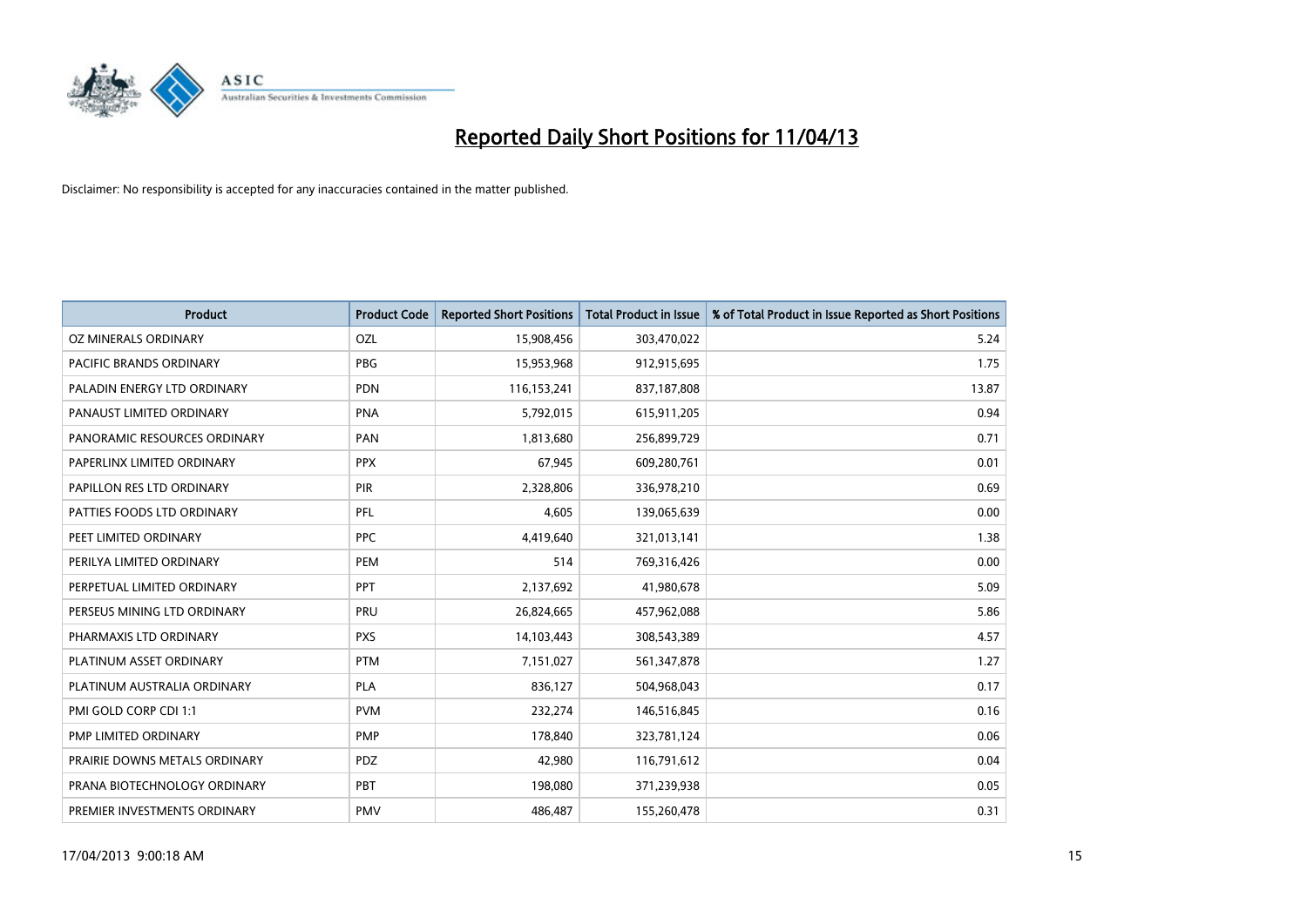

| <b>Product</b>                    | <b>Product Code</b> | <b>Reported Short Positions</b> | <b>Total Product in Issue</b> | % of Total Product in Issue Reported as Short Positions |
|-----------------------------------|---------------------|---------------------------------|-------------------------------|---------------------------------------------------------|
| PRIMA BIOMED LTD ORDINARY         | <b>PRR</b>          | 767,755                         | 1,066,063,388                 | 0.07                                                    |
| PRIMARY HEALTH CARE ORDINARY      | <b>PRY</b>          | 16,051,086                      | 502,983,554                   | 3.19                                                    |
| PROGRAMMED ORDINARY               | <b>PRG</b>          | 220,072                         | 118,179,696                   | 0.19                                                    |
| PURA VIDA ENERGY NL ORDINARY      | <b>PVD</b>          | 157,040                         | 59,983,514                    | 0.26                                                    |
| OANTAS AIRWAYS ORDINARY           | QAN                 | 24,960,776                      | 2,241,945,788                 | 1.11                                                    |
| OBE INSURANCE GROUP ORDINARY      | <b>OBE</b>          | 49,524,660                      | 1,200,002,952                 | 4.13                                                    |
| <b>QLD MINING CORP ORDINARY</b>   | <b>OMN</b>          | 350,000                         | 869,999,817                   | 0.04                                                    |
| ORXPHARMA LTD ORDINARY            | <b>QRX</b>          | 130,696                         | 144,644,706                   | 0.09                                                    |
| <b>QUBE HOLDINGS LTD ORDINARY</b> | <b>QUB</b>          | 14,417,127                      | 926,489,845                   | 1.56                                                    |
| RAMELIUS RESOURCES ORDINARY       | <b>RMS</b>          | 5,839,008                       | 337,586,949                   | 1.73                                                    |
| RAMSAY HEALTH CARE ORDINARY       | <b>RHC</b>          | 1,640,520                       | 202,081,252                   | 0.81                                                    |
| <b>RCR TOMLINSON ORDINARY</b>     | <b>RCR</b>          | 81,086                          | 132,431,265                   | 0.06                                                    |
| <b>REA GROUP ORDINARY</b>         | <b>REA</b>          | 98,471                          | 131,714,699                   | 0.07                                                    |
| <b>RECKON LIMITED ORDINARY</b>    | <b>RKN</b>          | 452,270                         | 129,488,015                   | 0.35                                                    |
| <b>RED 5 LIMITED ORDINARY</b>     | <b>RED</b>          | 765,422                         | 135,488,008                   | 0.56                                                    |
| RED FORK ENERGY ORDINARY          | <b>RFE</b>          | 5,802,269                       | 384,951,719                   | 1.51                                                    |
| REDBANK ENERGY LTD ORDINARY       | <b>AEJ</b>          | 13                              | 786,287                       | 0.00                                                    |
| REDFLEX HOLDINGS ORDINARY         | <b>RDF</b>          | $\mathbf{1}$                    | 110,762,310                   | 0.00                                                    |
| REECE AUSTRALIA LTD. ORDINARY     | <b>REH</b>          | 528                             | 99,600,000                    | 0.00                                                    |
| REGIS RESOURCES ORDINARY          | <b>RRL</b>          | 7,879,822                       | 474,413,655                   | 1.66                                                    |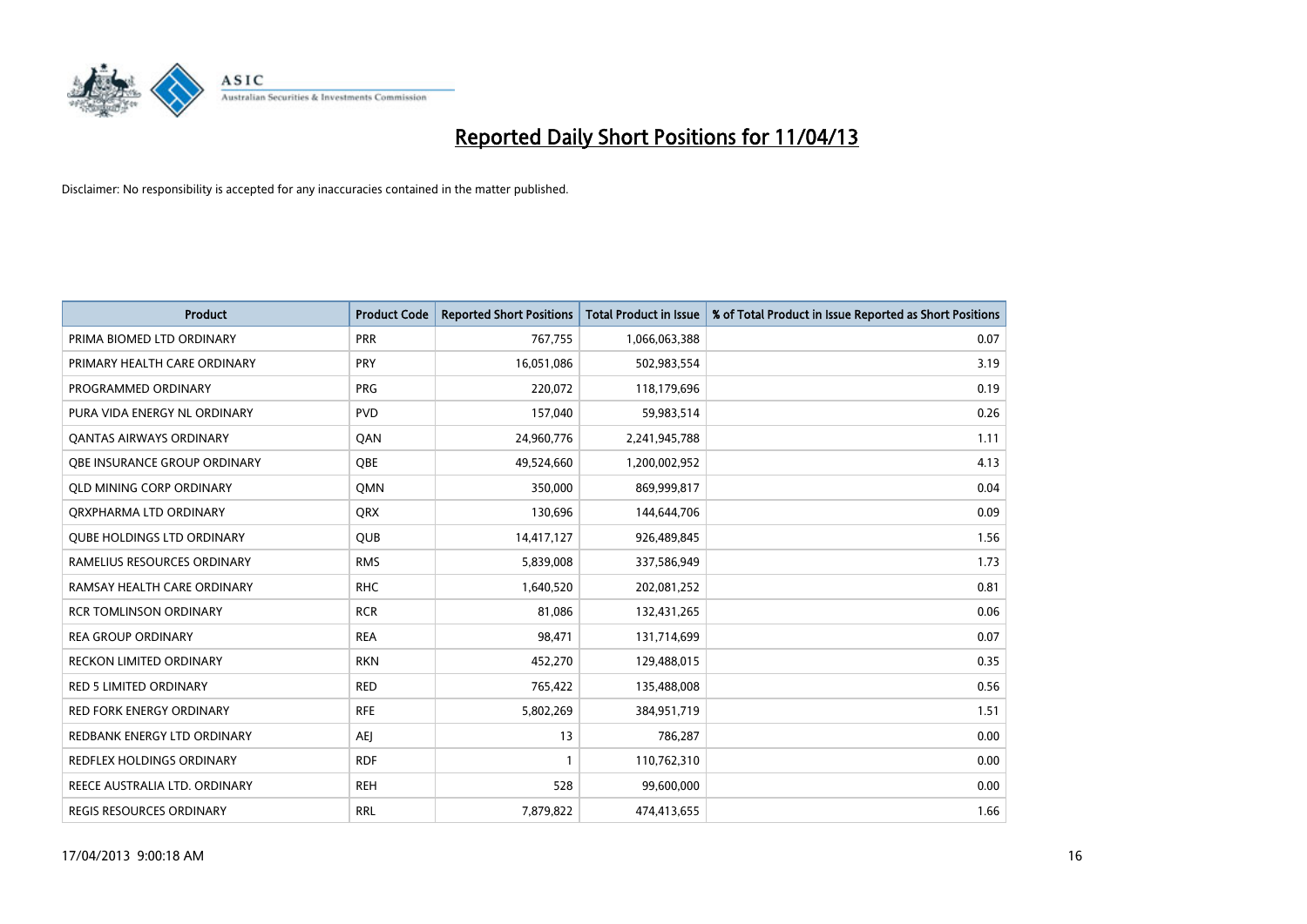

| <b>Product</b>                        | <b>Product Code</b> | <b>Reported Short Positions</b> | <b>Total Product in Issue</b> | % of Total Product in Issue Reported as Short Positions |
|---------------------------------------|---------------------|---------------------------------|-------------------------------|---------------------------------------------------------|
| RESMED INC CDI 10:1                   | <b>RMD</b>          | 13,575,672                      | 1,556,242,300                 | 0.87                                                    |
| RESOLUTE MINING ORDINARY              | <b>RSG</b>          | 2,108,658                       | 643,094,224                   | 0.33                                                    |
| <b>RESOURCE GENERATION ORDINARY</b>   | <b>RES</b>          | 73                              | 284,698,002                   | 0.00                                                    |
| RETAIL FOOD GROUP ORDINARY            | <b>RFG</b>          | 223,207                         | 130,227,856                   | 0.17                                                    |
| REVERSE CORP LIMITED ORDINARY         | <b>REF</b>          | 100                             | 92,382,175                    | 0.00                                                    |
| REX MINERALS LIMITED ORDINARY         | <b>RXM</b>          | 2,646,731                       | 188,907,284                   | 1.40                                                    |
| RHG LIMITED ORDINARY                  | <b>RHG</b>          | 30,691                          | 308,483,177                   | 0.01                                                    |
| RIALTO ENERGY ORDINARY                | <b>RIA</b>          | 346,685                         | 682,929,991                   | 0.05                                                    |
| <b>RIDLEY CORPORATION ORDINARY</b>    | <b>RIC</b>          | 1,249,307                       | 307,817,071                   | 0.41                                                    |
| RIO TINTO LIMITED ORDINARY            | <b>RIO</b>          | 12,354,672                      | 435,758,720                   | 2.84                                                    |
| ROC OIL COMPANY ORDINARY              | <b>ROC</b>          | 2,028,380                       | 683,235,552                   | 0.30                                                    |
| <b>RURALCO HOLDINGS ORDINARY</b>      | <b>RHL</b>          | 12,000                          | 55,019,284                    | 0.02                                                    |
| SAI GLOBAL LIMITED ORDINARY           | SAI                 | 9,772,806                       | 209,019,442                   | 4.68                                                    |
| SALMAT LIMITED ORDINARY               | <b>SLM</b>          | 53,794                          | 159,812,799                   | 0.03                                                    |
| SAMSON OIL & GAS LTD ORDINARY         | SSN                 | 3,825,000                       | 2,114,831,858                 | 0.18                                                    |
| SANDFIRE RESOURCES ORDINARY           | <b>SFR</b>          | 2,566,691                       | 153,650,968                   | 1.67                                                    |
| <b>SANTOS LTD ORDINARY</b>            | <b>STO</b>          | 2,605,079                       | 964,262,858                   | 0.27                                                    |
| SARACEN MINERAL ORDINARY              | <b>SAR</b>          | 10,699,157                      | 595,263,186                   | 1.80                                                    |
| SCA PROPERTY GROUP STAPLED SECURITIES | <b>SCP</b>          | 32,283,281                      | 585,455,114                   | 5.51                                                    |
| SEDGMAN LIMITED ORDINARY              | <b>SDM</b>          | 358,868                         | 220,368,310                   | 0.16                                                    |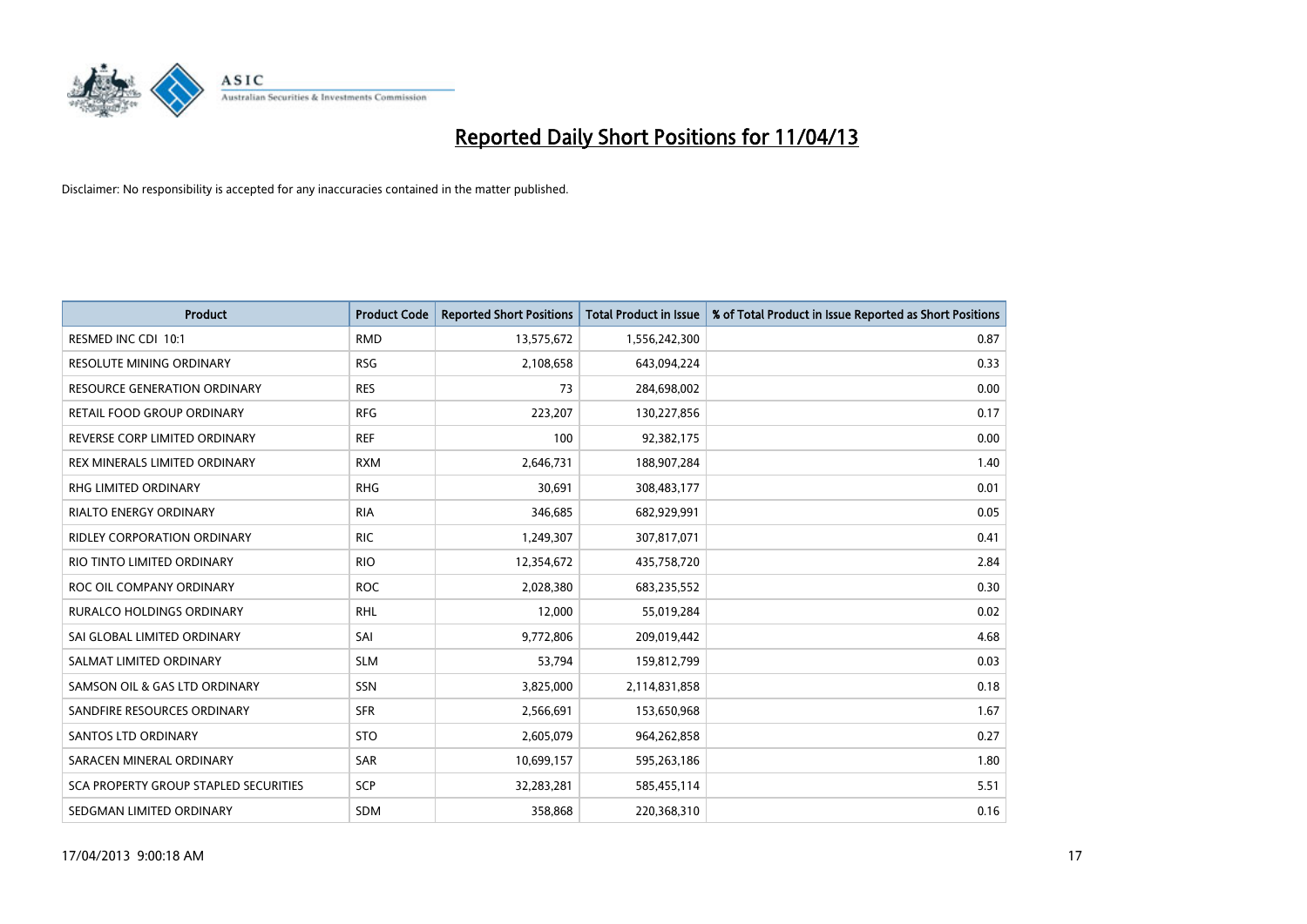

| <b>Product</b>                           | <b>Product Code</b> | <b>Reported Short Positions</b> | <b>Total Product in Issue</b> | % of Total Product in Issue Reported as Short Positions |
|------------------------------------------|---------------------|---------------------------------|-------------------------------|---------------------------------------------------------|
| SEEK LIMITED ORDINARY                    | <b>SEK</b>          | 12,876,548                      | 337,833,019                   | 3.81                                                    |
| SELECT HARVESTS ORDINARY                 | <b>SHV</b>          | 7,007                           | 57,151,112                    | 0.01                                                    |
| SENEX ENERGY LIMITED ORDINARY            | <b>SXY</b>          | 13,039,738                      | 1,140,804,837                 | 1.14                                                    |
| SERVCORP LIMITED ORDINARY                | SRV                 | 180                             | 98,432,275                    | 0.00                                                    |
| SERVICE STREAM ORDINARY                  | <b>SSM</b>          | 546,276                         | 283,418,867                   | 0.19                                                    |
| SEVEN GROUP HOLDINGS ORDINARY            | <b>SVW</b>          | 1,401,913                       | 308,160,281                   | 0.45                                                    |
| SEVEN WEST MEDIA LTD ORDINARY            | <b>SWM</b>          | 16,756,067                      | 999,160,872                   | 1.68                                                    |
| SIGMA PHARMACEUTICAL ORDINARY            | <b>SIP</b>          | 9,721,026                       | 1,162,669,614                 | 0.84                                                    |
| SILEX SYSTEMS ORDINARY                   | <b>SLX</b>          | 1,598,994                       | 170,232,464                   | 0.94                                                    |
| SILVER CHEF LIMITED ORDINARY             | <b>SIV</b>          | 14,634                          | 28,762,745                    | 0.05                                                    |
| SILVER LAKE RESOURCE ORDINARY            | <b>SLR</b>          | 4,404,925                       | 379,048,750                   | 1.16                                                    |
| SIMS METAL MGMT LTD ORDINARY             | SGM                 | 14,782,002                      | 204,309,387                   | 7.24                                                    |
| SINGAPORE TELECOMM. CHESS DEPOSITARY INT | SGT                 | 1,118,907                       | 194,460,137                   | 0.58                                                    |
| SIRIUS RESOURCES NL ORDINARY             | <b>SIR</b>          | 885,394                         | 224,620,167                   | 0.39                                                    |
| SIRTEX MEDICAL ORDINARY                  | <b>SRX</b>          | 528,763                         | 55,768,136                    | 0.95                                                    |
| SKILLED GROUP LTD ORDINARY               | <b>SKE</b>          | 4,071,881                       | 233,533,526                   | 1.74                                                    |
| SKYCITY ENT GRP LTD ORDINARY             | <b>SKC</b>          | 30,000                          | 576,958,340                   | 0.01                                                    |
| <b>SLATER &amp; GORDON ORDINARY</b>      | SGH                 | 1,929                           | 170,537,215                   | 0.00                                                    |
| SMS MANAGEMENT, ORDINARY                 | <b>SMX</b>          | 2,375,703                       | 69,378,477                    | 3.42                                                    |
| SONIC HEALTHCARE ORDINARY                | <b>SHL</b>          | 8,744,960                       | 396,207,681                   | 2.21                                                    |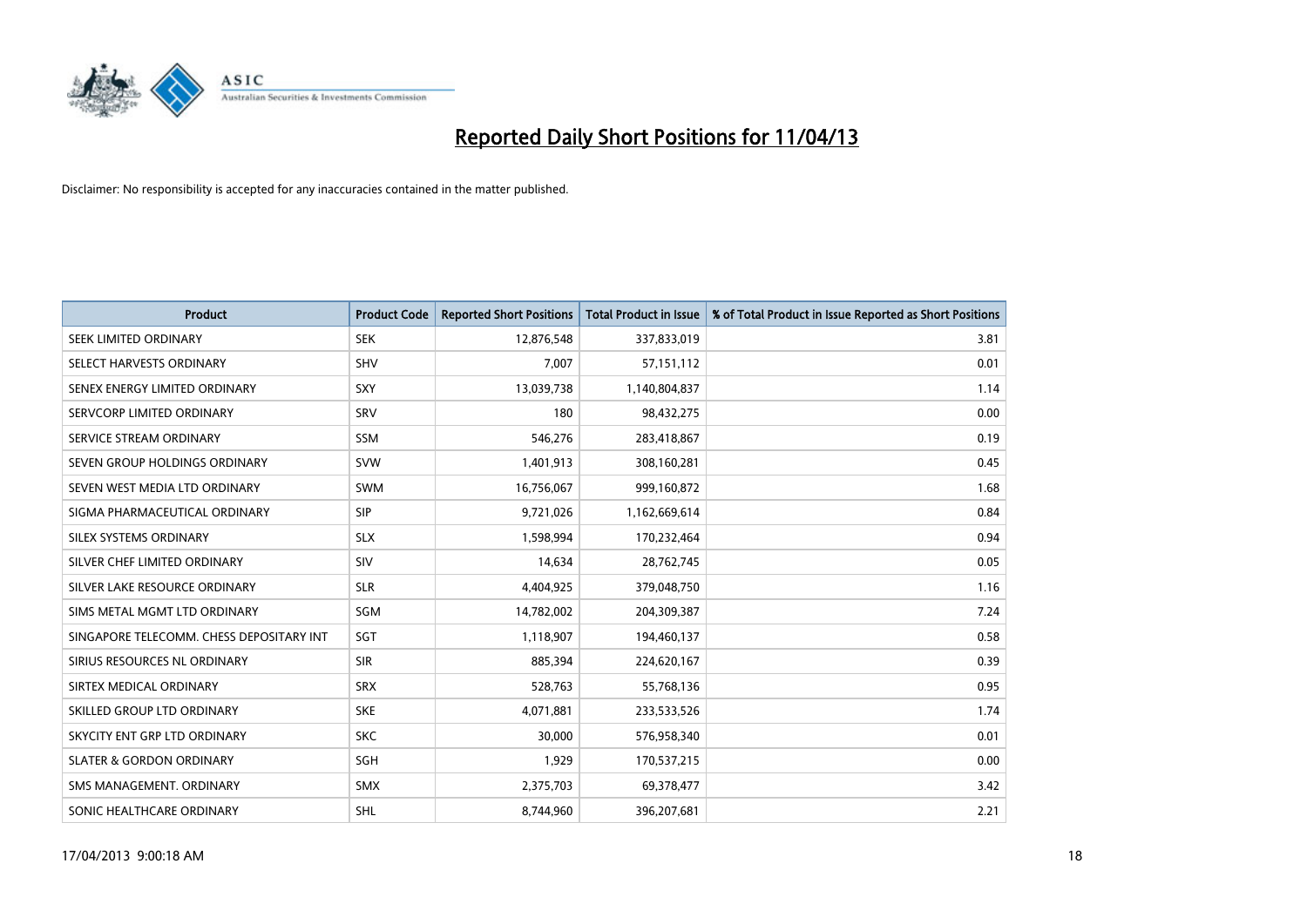

| <b>Product</b>                           | <b>Product Code</b> | <b>Reported Short Positions</b> | <b>Total Product in Issue</b> | % of Total Product in Issue Reported as Short Positions |
|------------------------------------------|---------------------|---------------------------------|-------------------------------|---------------------------------------------------------|
| SOUL PATTINSON (W.H) ORDINARY            | SOL                 | 5,590                           | 239,395,320                   | 0.00                                                    |
| SP AUSNET STAPLED SECURITIES             | <b>SPN</b>          | 29,292,480                      | 3,367,543,113                 | 0.87                                                    |
| SPARK INFRASTRUCTURE STAPLED NOTE & UNIT | SKI                 | 45,778,421                      | 1,326,734,264                 | 3.45                                                    |
| SPDR 200 FUND ETF UNITS                  | <b>STW</b>          | 21,869                          | 46,151,346                    | 0.05                                                    |
| SPECIALTY FASHION ORDINARY               | <b>SFH</b>          | 772                             | 192,236,121                   | 0.00                                                    |
| ST BARBARA LIMITED ORDINARY              | SBM                 | 5,901,204                       | 488,074,077                   | 1.21                                                    |
| STANMORE COAL LTD ORDINARY               | <b>SMR</b>          | 32,870                          | 208,419,252                   | 0.02                                                    |
| STARPHARMA HOLDINGS ORDINARY             | SPL                 | 9,742,422                       | 283,665,948                   | 3.43                                                    |
| STHN CROSS MEDIA ORDINARY                | <b>SXL</b>          | 9,538,470                       | 704,858,524                   | 1.35                                                    |
| STOCKLAND UNITS/ORD STAPLED              | SGP                 | 19,233,382                      | 2,202,657,963                 | 0.87                                                    |
| STRAITS RES LTD. ORDINARY                | <b>SRQ</b>          | 79,793                          | 1,164,150,159                 | 0.01                                                    |
| STW COMMUNICATIONS ORDINARY              | SGN                 | 338,585                         | 403,828,512                   | 0.08                                                    |
| SUNCORP GROUP LTD ORDINARY               | <b>SUN</b>          | 4,206,347                       | 1,286,600,980                 | 0.33                                                    |
| SUNDANCE ENERGY ORDINARY                 | <b>SEA</b>          | 1,232,371                       | 402,054,140                   | 0.31                                                    |
| SUNDANCE RESOURCES ORDINARY              | SDL                 | 14,361,734                      | 3,072,110,985                 | 0.47                                                    |
| SUNLAND GROUP LTD ORDINARY               | <b>SDG</b>          | 18,391                          | 189,417,674                   | 0.01                                                    |
| SUPER RET REP LTD ORDINARY               | SUL                 | 641,398                         | 196,472,811                   | 0.33                                                    |
| SYD AIRPORT STAPLED US PROHIBIT.         | SYD                 | 20,575,600                      | 1,861,210,782                 | 1.11                                                    |
| SYRAH RESOURCES ORDINARY                 | <b>SYR</b>          | 1,112,755                       | 146,417,623                   | 0.76                                                    |
| TABCORP HOLDINGS LTD ORDINARY            | <b>TAH</b>          | 14,442,927                      | 744,885,690                   | 1.94                                                    |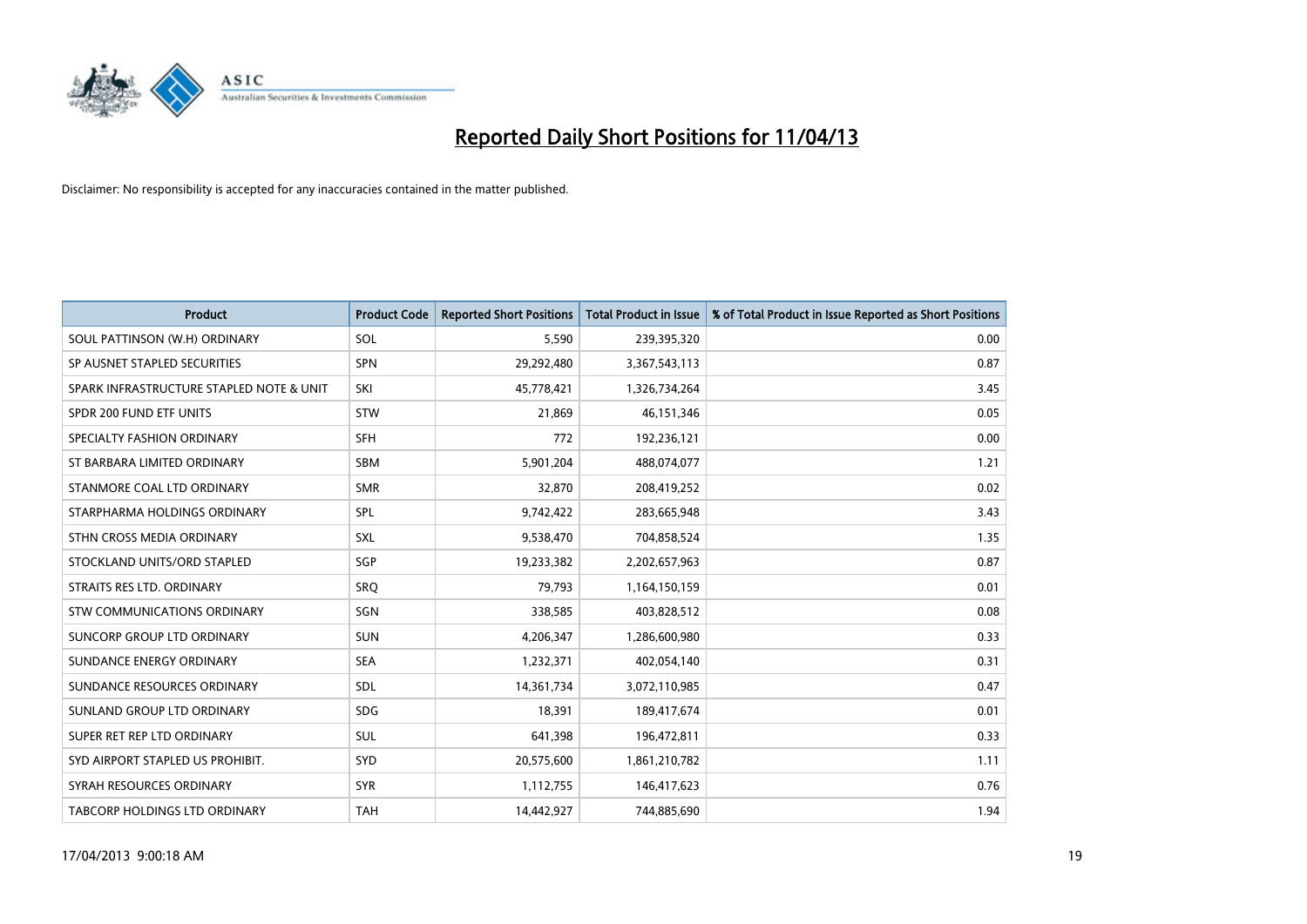

| <b>Product</b>                       | <b>Product Code</b> | <b>Reported Short Positions</b> | <b>Total Product in Issue</b> | % of Total Product in Issue Reported as Short Positions |
|--------------------------------------|---------------------|---------------------------------|-------------------------------|---------------------------------------------------------|
| TALON PETROLEUM LTD ORDINARY         | <b>TPD</b>          | 38,218                          | 98,135,433                    | 0.04                                                    |
| TANAMI GOLD NL ORDINARY              | <b>TAM</b>          | 465,134                         | 587,548,523                   | 0.08                                                    |
| TAP OIL LIMITED ORDINARY             | <b>TAP</b>          | 521,755                         | 241,608,606                   | 0.22                                                    |
| TASSAL GROUP LIMITED ORDINARY        | <b>TGR</b>          | 38,423                          | 146,304,404                   | 0.03                                                    |
| <b>TATTS GROUP LTD ORDINARY</b>      | <b>TTS</b>          | 10,184,567                      | 1,402,686,978                 | 0.73                                                    |
| TELECOM CORPORATION ORDINARY         | <b>TEL</b>          | 13,931,423                      | 1,816,996,340                 | 0.77                                                    |
| TELSTRA CORPORATION, ORDINARY        | <b>TLS</b>          | 18,660,077                      | 12,443,074,357                | 0.15                                                    |
| TEN NETWORK HOLDINGS ORDINARY        | <b>TEN</b>          | 91,466,584                      | 2,586,970,845                 | 3.54                                                    |
| TERANGA GOLD CORP CDI 1:1            | <b>TGZ</b>          | 34,577                          | 172,616,806                   | 0.02                                                    |
| THE REJECT SHOP ORDINARY             | <b>TRS</b>          | 2,257,705                       | 26,092,220                    | 8.65                                                    |
| THORN GROUP LIMITED ORDINARY         | <b>TGA</b>          | 7,375                           | 147,584,880                   | 0.00                                                    |
| <b>TIGER RESOURCES ORDINARY</b>      | <b>TGS</b>          | 2,486,588                       | 674,770,269                   | 0.37                                                    |
| TOLL HOLDINGS LTD ORDINARY           | <b>TOL</b>          | 31,540,220                      | 717,133,875                   | 4.40                                                    |
| TOX FREE SOLUTIONS ORDINARY          | <b>TOX</b>          | 1,096,408                       | 115,999,858                   | 0.95                                                    |
| TPG TELECOM LIMITED ORDINARY         | <b>TPM</b>          | 921,487                         | 793,808,141                   | 0.12                                                    |
| <b>TRADE ME GROUP ORDINARY</b>       | <b>TME</b>          | 693,235                         | 396,017,568                   | 0.18                                                    |
| TRANSFIELD SERVICES ORDINARY         | <b>TSE</b>          | 16,123,960                      | 512,457,716                   | 3.15                                                    |
| TRANSPACIFIC INDUST, ORDINARY        | <b>TPI</b>          | 4,868,086                       | 1,578,563,490                 | 0.31                                                    |
| TRANSURBAN GROUP TRIPLE STAPLED SEC. | <b>TCL</b>          | 6,761,112                       | 1,481,594,818                 | 0.46                                                    |
| TREASURY WINE ESTATE ORDINARY        | <b>TWE</b>          | 17,026,817                      | 647,227,144                   | 2.63                                                    |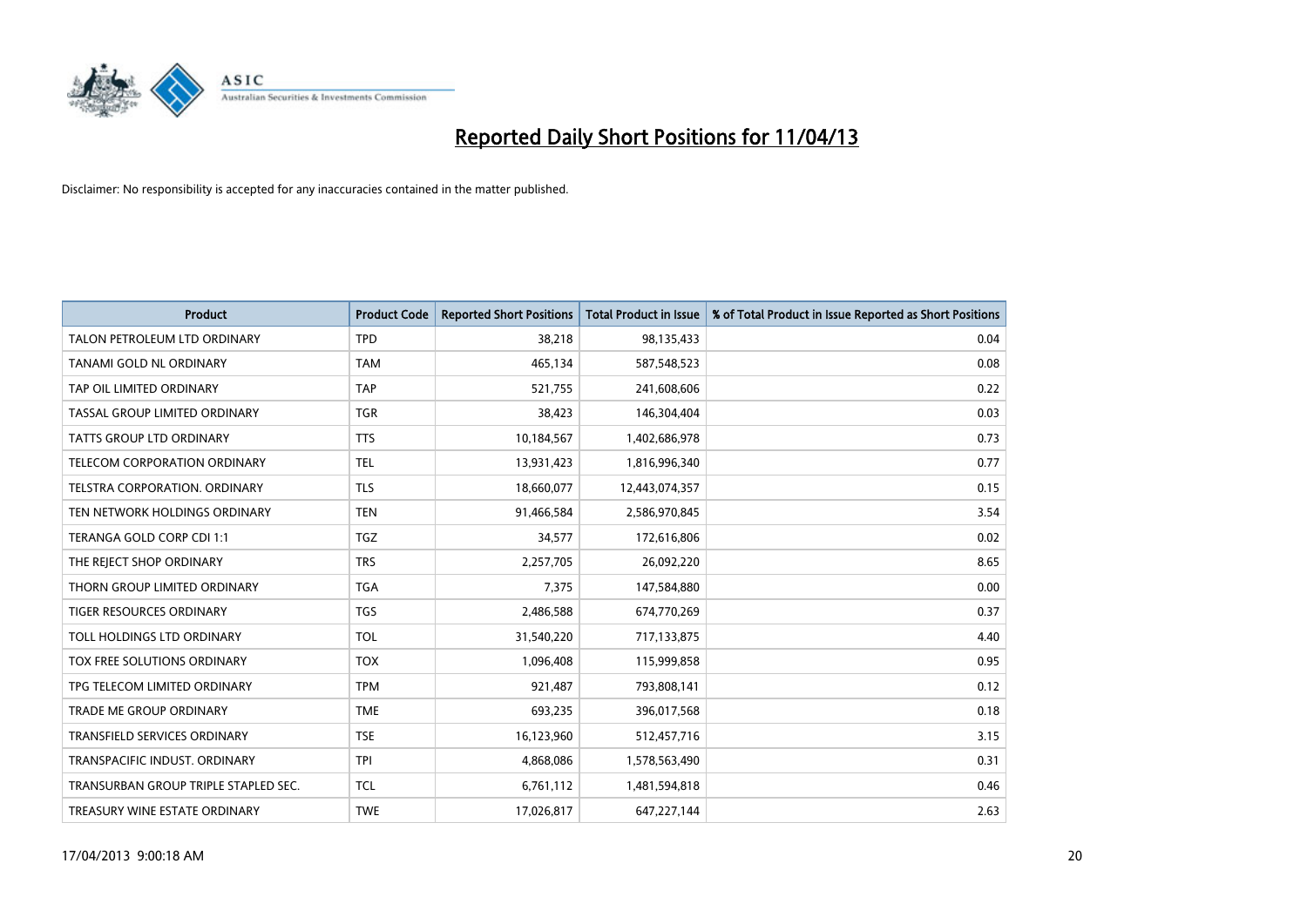

| <b>Product</b>                         | <b>Product Code</b> | <b>Reported Short Positions</b> | <b>Total Product in Issue</b> | % of Total Product in Issue Reported as Short Positions |
|----------------------------------------|---------------------|---------------------------------|-------------------------------|---------------------------------------------------------|
| TROY RESOURCES LTD ORDINARY            | <b>TRY</b>          | 1,446,875                       | 91,318,649                    | 1.58                                                    |
| UGL LIMITED ORDINARY                   | UGL                 | 10,777,561                      | 166,511,240                   | 6.47                                                    |
| UXC LIMITED ORDINARY                   | <b>UXC</b>          | 717,844                         | 308,755,043                   | 0.23                                                    |
| <b>VENTURE MINERALS ORDINARY</b>       | <b>VMS</b>          | 227,760                         | 287,320,170                   | 0.08                                                    |
| <b>VIRGIN AUS HLDG LTD ORDINARY</b>    | <b>VAH</b>          | 73,164,987                      | 2,455,775,111                 | 2.98                                                    |
| <b>VNGD AUS SHARES ETF UNITS</b>       | VAS                 | 774                             | 6,027,438                     | 0.01                                                    |
| <b>VOCUS COMMS LTD ORDINARY</b>        | <b>VOC</b>          | 112,671                         | 78,017,825                    | 0.14                                                    |
| WATPAC LIMITED ORDINARY                | <b>WTP</b>          | 47,283                          | 184,332,526                   | 0.03                                                    |
| <b>WDS LIMITED ORDINARY</b>            | <b>WDS</b>          | $\overline{7}$                  | 144,740,614                   | 0.00                                                    |
| WEBJET LIMITED ORDINARY                | <b>WEB</b>          | 227,567                         | 79,397,959                    | 0.29                                                    |
| WESFARMERS LIMITED ORDINARY            | <b>WES</b>          | 25,986,078                      | 1,006,660,776                 | 2.58                                                    |
| WESFARMERS LIMITED PARTIALLY PROTECTED | <b>WESN</b>         | 54,296                          | 150,532,822                   | 0.04                                                    |
| WESTERN AREAS LTD ORDINARY             | <b>WSA</b>          | 14,659,027                      | 196,843,803                   | 7.45                                                    |
| WESTERN DESERT RES. ORDINARY           | <b>WDR</b>          | 1,633,919                       | 360,853,631                   | 0.45                                                    |
| WESTFIELD GROUP ORD/UNIT STAPLED SEC   | <b>WDC</b>          | 5,931,910                       | 2,209,041,770                 | 0.27                                                    |
| WESTFIELD RETAIL TST UNIT STAPLED      | <b>WRT</b>          | 9,163,686                       | 3,054,166,195                 | 0.30                                                    |
| <b>WESTPAC BANKING CORP ORDINARY</b>   | <b>WBC</b>          | 25,782,992                      | 3,103,729,084                 | 0.83                                                    |
| WHITE ENERGY COMPANY ORDINARY          | <b>WEC</b>          | 354,474                         | 322,974,494                   | 0.11                                                    |
| WHITEHAVEN COAL ORDINARY               | <b>WHC</b>          | 84,113,846                      | 1,025,635,023                 | 8.20                                                    |
| WHK GROUP LIMITED ORDINARY             | <b>WHG</b>          | 15,195                          | 265,200,652                   | 0.01                                                    |